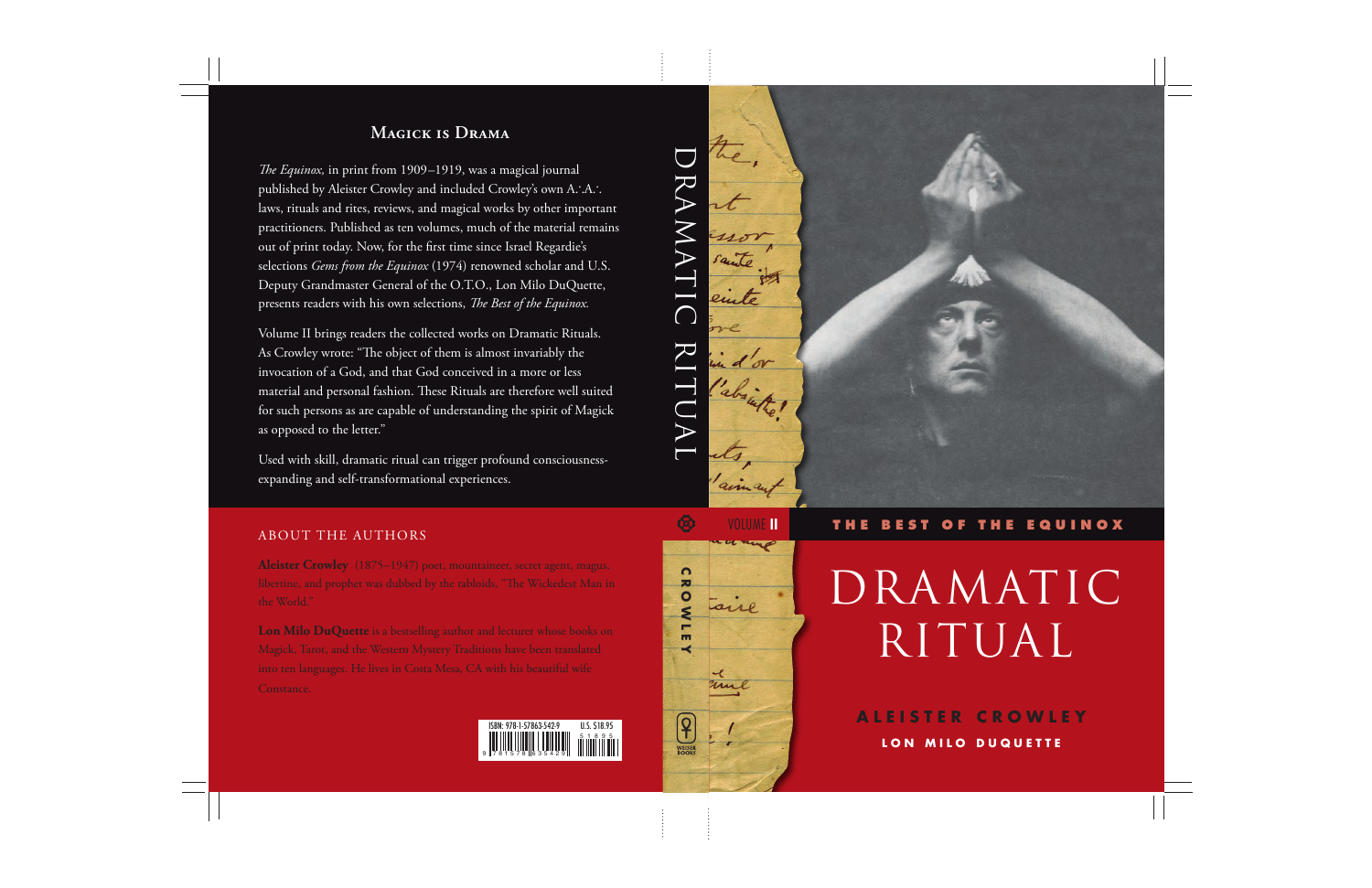This edition first published in 2013 by Weiser Books Red Wheel/Weiser, LLC With offices at: 665 Third Street, Suite 400 San Francisco, CA 94107 *www.redwheelweiser.com*

Copyright © 2013 Red Wheel/Weiser.

All rights reserved. No part of this publication may be reproduced or transmitted in any form or by any means, electronic or mechanical, including photocopying, recording, or by any information storage and retrieval system, without permission in writing from Red Wheel/ Weiser, LLC. Reviewers may quote brief passages.

Aleister Crowley material copyright ©1912 Ordo Templi Orientis. All rights reserved.

The right of Aleister Crowley to be identified as the author of this work is asserted.

ISBN: 978-1-57863-542-9

Library of Congress Cataloging-in-Publication Data available upon request

Cover design by Jim Warner Cover photograph © Ordo Templi Orientis. Used by permission

Printed in the United States of America MAL 10 9 8 7 6 5 4 3 2 1

The paper used in this publication meets the minimum requirements of the American National Standard for Information Sciences—Permanence of Paper for Printed Library Materials Z39.48-1992 (R1997).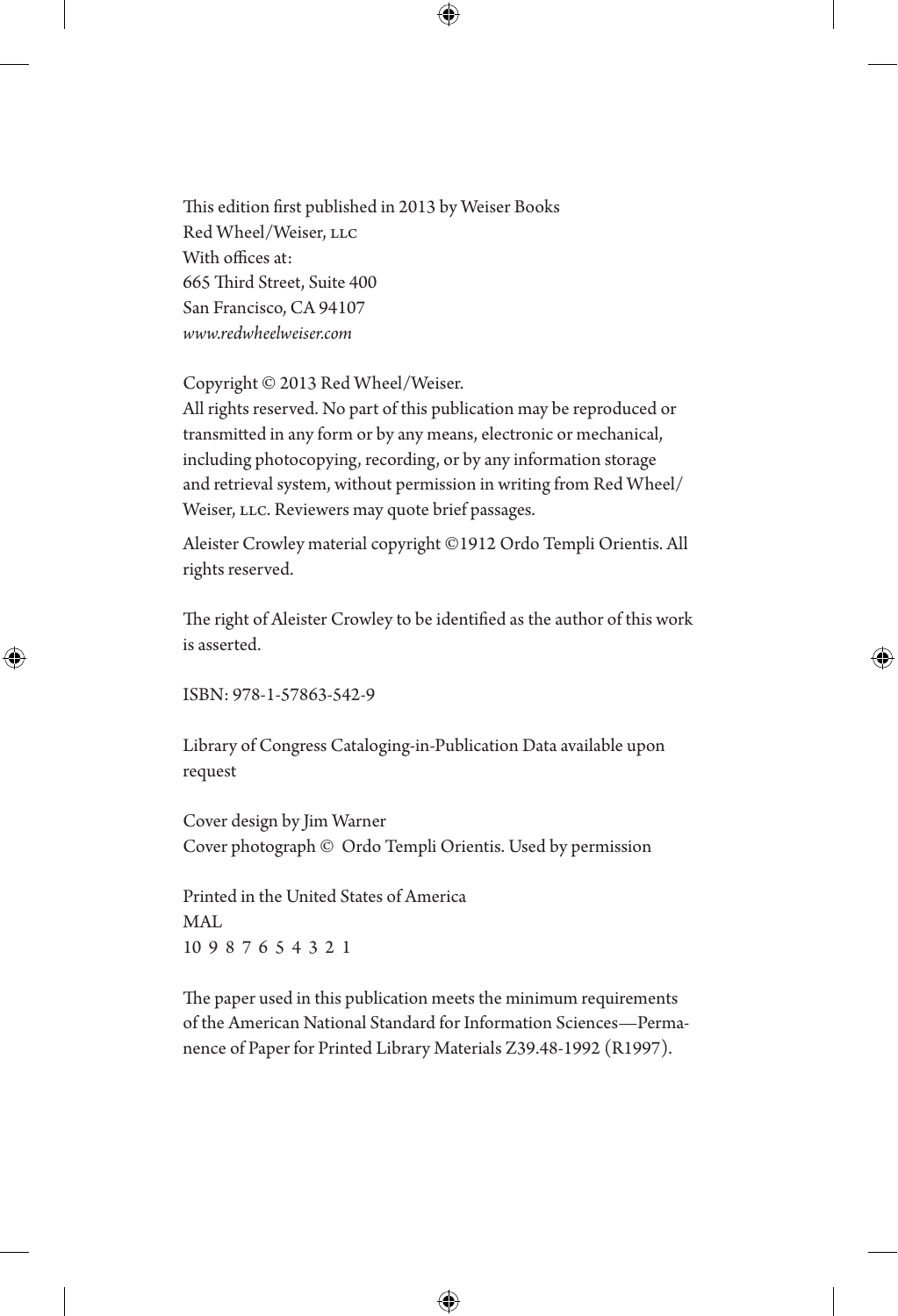## **Contents**

| Introduction by Lon Milo DuQuette                                                                               | viii |  |  |
|-----------------------------------------------------------------------------------------------------------------|------|--|--|
| Of Dramatic Rituals<br>(An essay originally published in Magick: Book IV)                                       |      |  |  |
| The Rites of Eleusis, a Special Supplement as they<br>appeared originally in The Equinox Volume I, Number VI:   | 1    |  |  |
| Saturn                                                                                                          | 7    |  |  |
| Jupiter                                                                                                         | 25   |  |  |
| Mars                                                                                                            | 51   |  |  |
| Sol                                                                                                             | 69   |  |  |
| Venus                                                                                                           | 85   |  |  |
| Mercury                                                                                                         | 99   |  |  |
| Luna                                                                                                            | 115  |  |  |
| The Rites of Eleusis: Their Origin and Meaning,<br>originally published from The Bystander, 1910                | 131  |  |  |
| Concerning "Blasphemy" in General & the Rites of<br>Eleusis in Particular, first appeared in The Bystander 1910 | 135  |  |  |
| The Interpreter, from The Equinox, Volume I, Number IV                                                          | 143  |  |  |
| The Earth, from The Equinox, Volume I, Number VI                                                                | 151  |  |  |
| Liber 963: The Treasure House of Images, from<br>The Equinox, Volume I, Number III                              | 157  |  |  |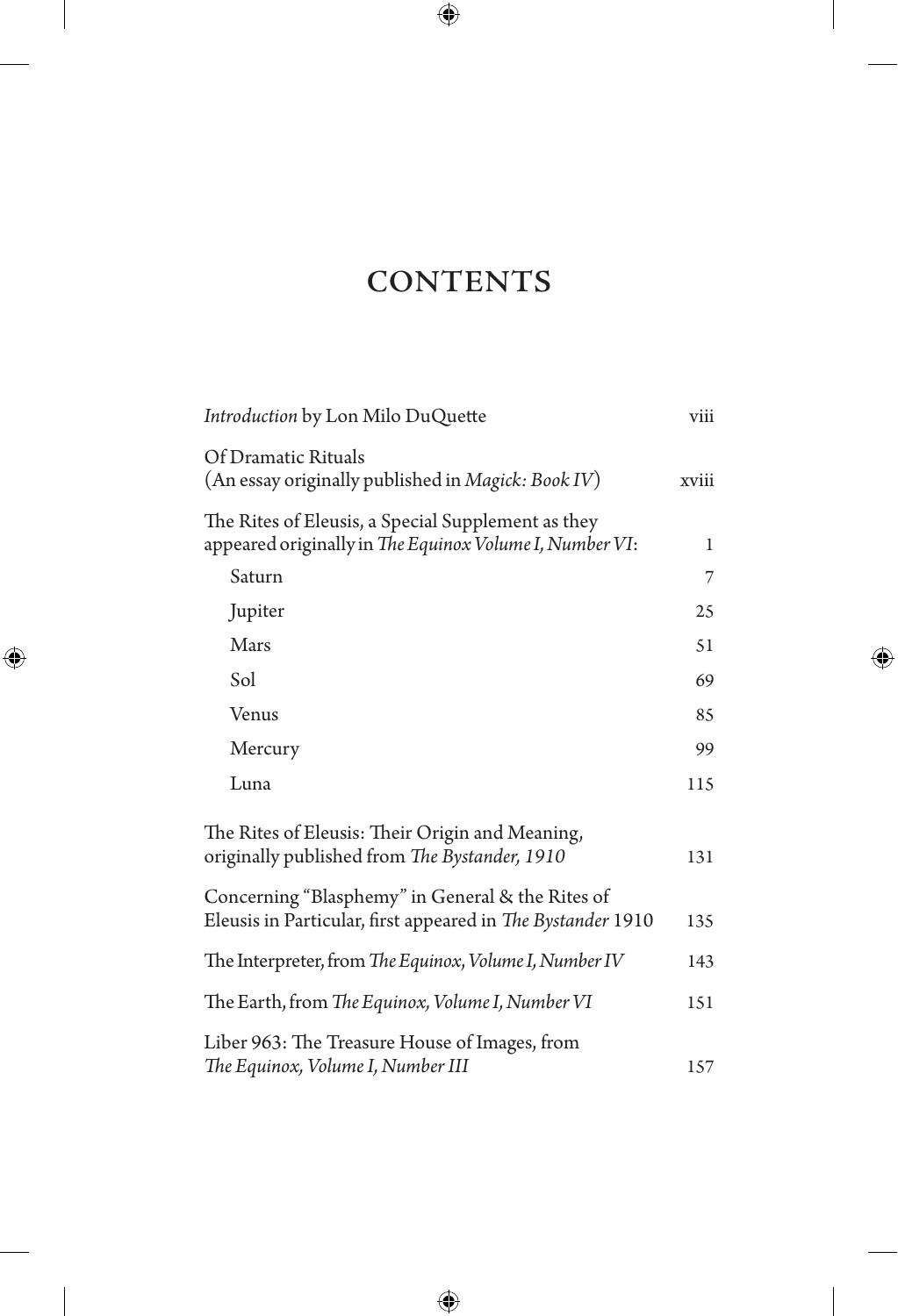#### Images

| Frontispiece, Crowley as The Guardian of the Flame                                    | <i>ii</i> |
|---------------------------------------------------------------------------------------|-----------|
| Crowley performing the Rites of Saturn                                                | <b>XX</b> |
| The Interpreter                                                                       | 142       |
| Leila Waddell                                                                         | 145       |
| Thelema: A Tone Testament by Leila Waddell<br>from The Equinox, Volume I, Number VIII | 146       |
| The Enterer                                                                           | 155       |

*Editor's Note:* The text for this volume is taken largely from the original *Equinox* materials, which were never published in one volume with consecutive page numbers. We have added our own consecutive page numbers and titles that correspond with the Table of Contents for this volume. Although not technically from *The Equinox*, Crowley's essay *Of Dramatic Rituals* makes a nice addition to this volume. The essay "Concerning 'Blasphemy'" was graciously supplied by the O.T.O, having been originally published in *The Bystander* during Crowley's staging of the Rites of Eleusis at Caxton Hall, London in 1910. It also appears in *The Equinox, Volume III, Number X.* We've made every effort to keep this publication as close to Crowley's original as possible. Deep gratitude to Lon Milo DuQuette and Hymenaeus Beta for their patience, kindness, and intellect.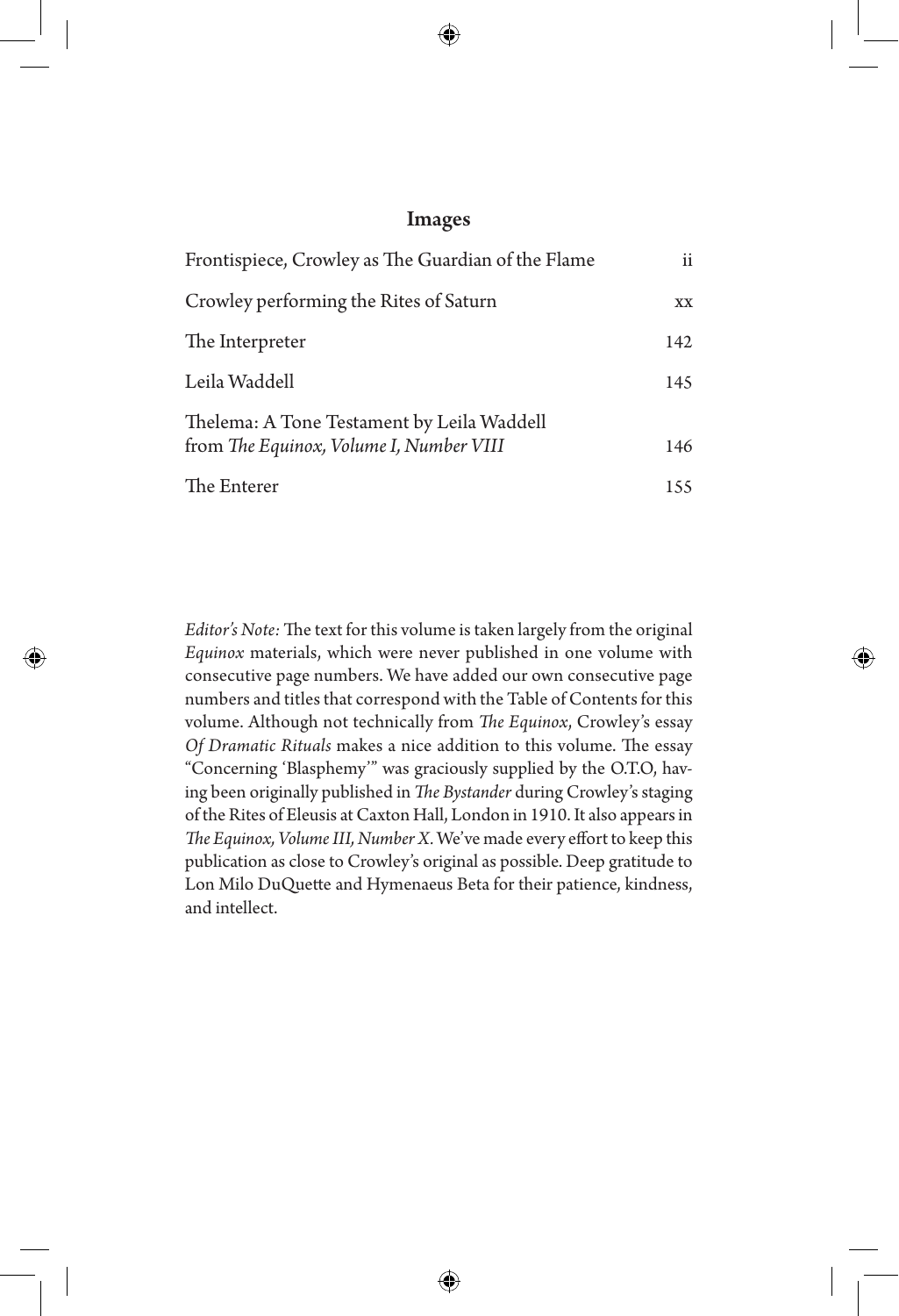## **Introduction**

## **The World of Magick is a Stage**

I grew up in the 1950s in a small town in eastern Nebraska. Looking back I realize how very lucky I was to come of age in an environment where the air was fresh, and the water (at least in those years) as pure as any place on earth. At the time, however, I didn't consider myself lucky at all; in fact, I felt trapped like a wild animal in a zoological garden run by well-meaning but totally inept, insensitive, (and perhaps even dangerous) zookeepers. I was painfully isolated and felt as if I were the only person in town that engaged in any form of self-examination.

I never really fit in with my peers. I refused to join my classmates as they joyously rode their bicycles through the fog of the DDT spray truck killing summertime mosquitoes; I rejected the ridiculous explanations of God, creation, and my own existence proffered with unquestioning conviction by my Sunday school teachers. Television would be my only link to the outside world a world of comedy and wit, art and music, ideas and drama.

Thank "God" there was a movie theatre in town because the cinema transported me to an adult world of beautiful women and handsome men, and heroes and villains—adventures of the soul acted out in faraway places and times past and future. The theatre was for me holy ground. It was my temple, my church, my university. Each Saturday and Sunday I worshipped at the altar of the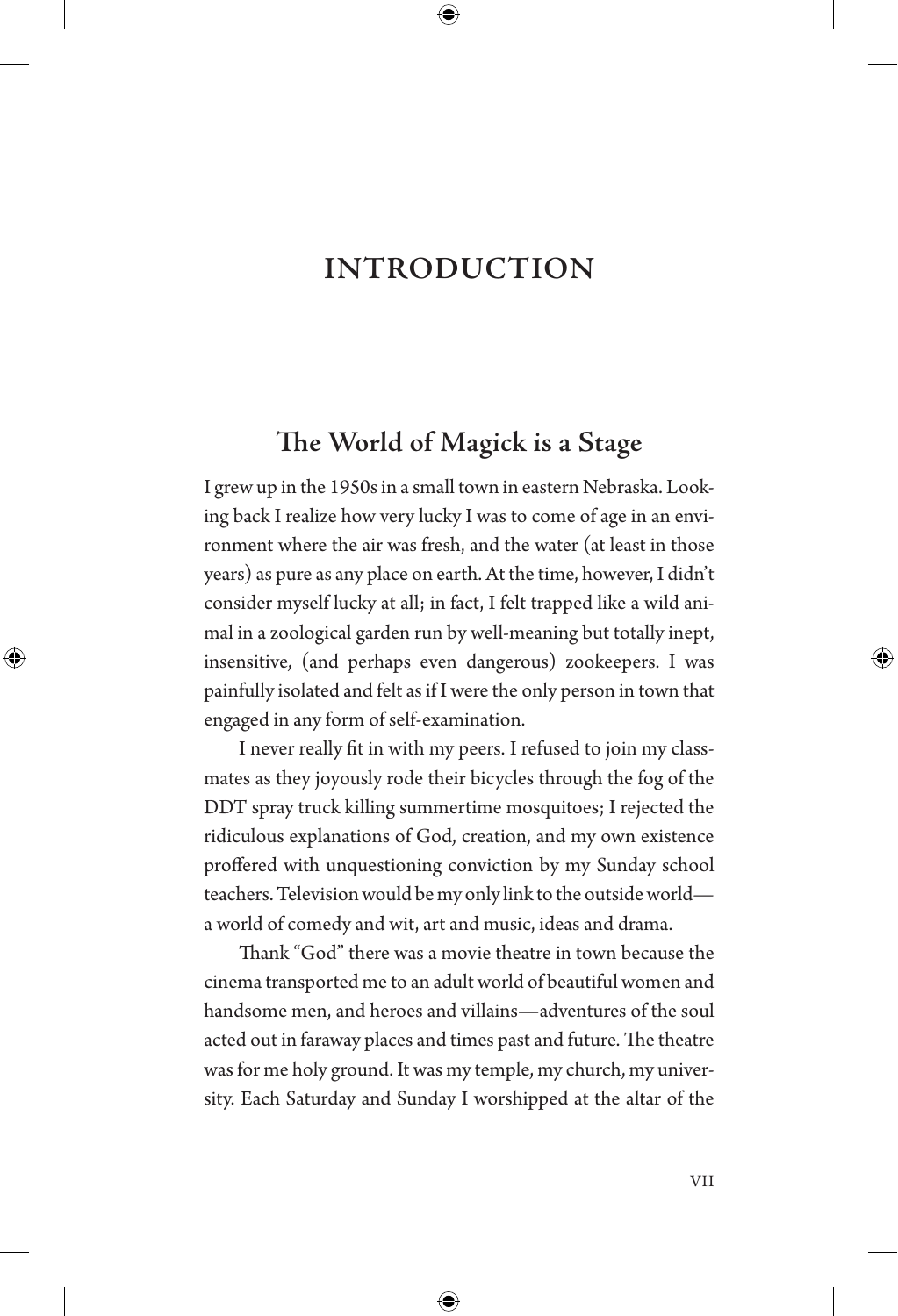silver screen. Movies delivered everything the church was supposed to deliver. They liberated, then elevated my consciousness; fired my imagination, ignited my libido, and brought me body and soul into the living presence of the *gods*.

 I yearned to be on the stage, and as I grew older auditioned for every school, church, and community production, play, and musical that presented itself. Contrary to what you might think, drama did not present an opportunity for me to escape or "get out" of myself but a chance to, for a few moments, "be" myself.

As an adult, I would learn that there is real *magical* method to the Dionysian madness of dramatic ritual. Indeed, every magical ritual is a sacred drama, complete with all the colorful elements that contribute to the power of great theatre: costumes, weapons, conflict, and most of all… *love*.

Aleister Crowley was certainly not the first magician to recognize and exploit the power and potential of magical theatre, but he was arguably the most audacious in his attempts to squarely lay it undisguised in the lap of popular culture. The 1910 public performances of his *Rites of Eleusis* was a watershed moment in his magical career. These seven planetary ritual dramas deservedly form the centerpiece of this Volume II of *The Best of the Equinox* series. Indeed, these rituals could stand alone as a valuable handbook to the modern magician. In this book, however, the reader will also be treated to a wealth of additional collateral material and images gleaned not only from *Equinox Vol. I*, including rare photos and sheet music from the original productions; the essays, such as *The Earth*; and J.F.C. Fuller's masterpiece, *The Treasure House of Images*; but also the introductory essay, *The Rites of Eleusis: Their Origin and Meaning* from *Equinox Vol. III*. To introduce it all we've also included Crowley's words about Dramatic Ritual from his magnum opus, *Magick, Book IV.*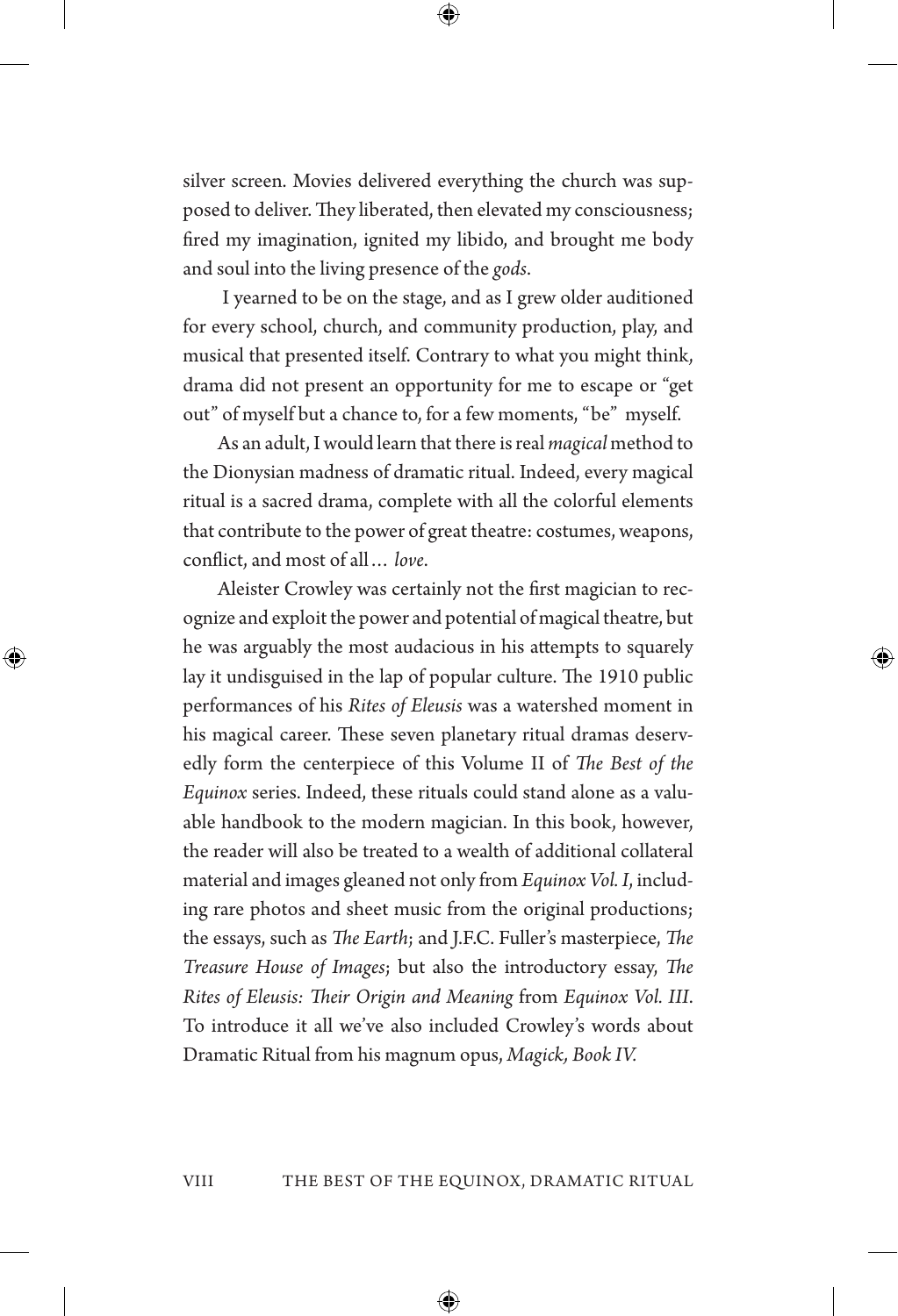In my book, *The Magick of Aleister Crowley***<sup>1</sup>** , I devote a chapter to Crowley's *Rites of Eleusis* which are seven dramatic rituals originally published in 1911 as the Special Supplement to *The Equinox, Vol. I, No. VI*. Space allowed me only to include a full version of one of those remarkable Rites. I am delighted at the opportunity to now present to you all seven rites as they originally appeared in *The Equinox*. I append my introduction below.

It is then, with the greatest of pride, pleasure, and magical excitement that I now signal to the stage hands to draw up the curtain on *The Best of the Equinox, Vol. II, Dramatic Ritual*.

## **The Rites of Eleusis2**

Drama is also magick—in fact, it is the oldest form of magick. We see elements of prehistoric dramatic ritual painted on the walls of caves and scratched upon the bones of extinct animals. The tragedies and comedies of the ancient Greeks were written to be entertaining and thought provoking but first and foremost they were religious observances (celebrated in the temple of Dionysus). We may not think of them as such, but the stage, the screen, even the television are magical temples. As we watch and listen, we become living Triangles of Evocation. Laughter, tears, and terror are literally *evoked* into us by the magick of the play or film.

The magical potential of drama was not lost on our ancestors. Knowing that only relatively few individuals of every generation are emotionally and intellectually equipped to master the natural and spiritual sciences, the hierophants of the past discovered that it was yet possible to bring a significant level of enlightenment to

<sup>1</sup> Lon Milo DuQuette. *The Magick of Aleister Crowley – Handbook of the Rituals of Thelema*. (York Beach, ME: Red Wheel Weiser, 1993, 2003). pp. 191 -196.

<sup>2</sup> Excerpted from chapter 11 of *The Magick of Aleister Crowley.*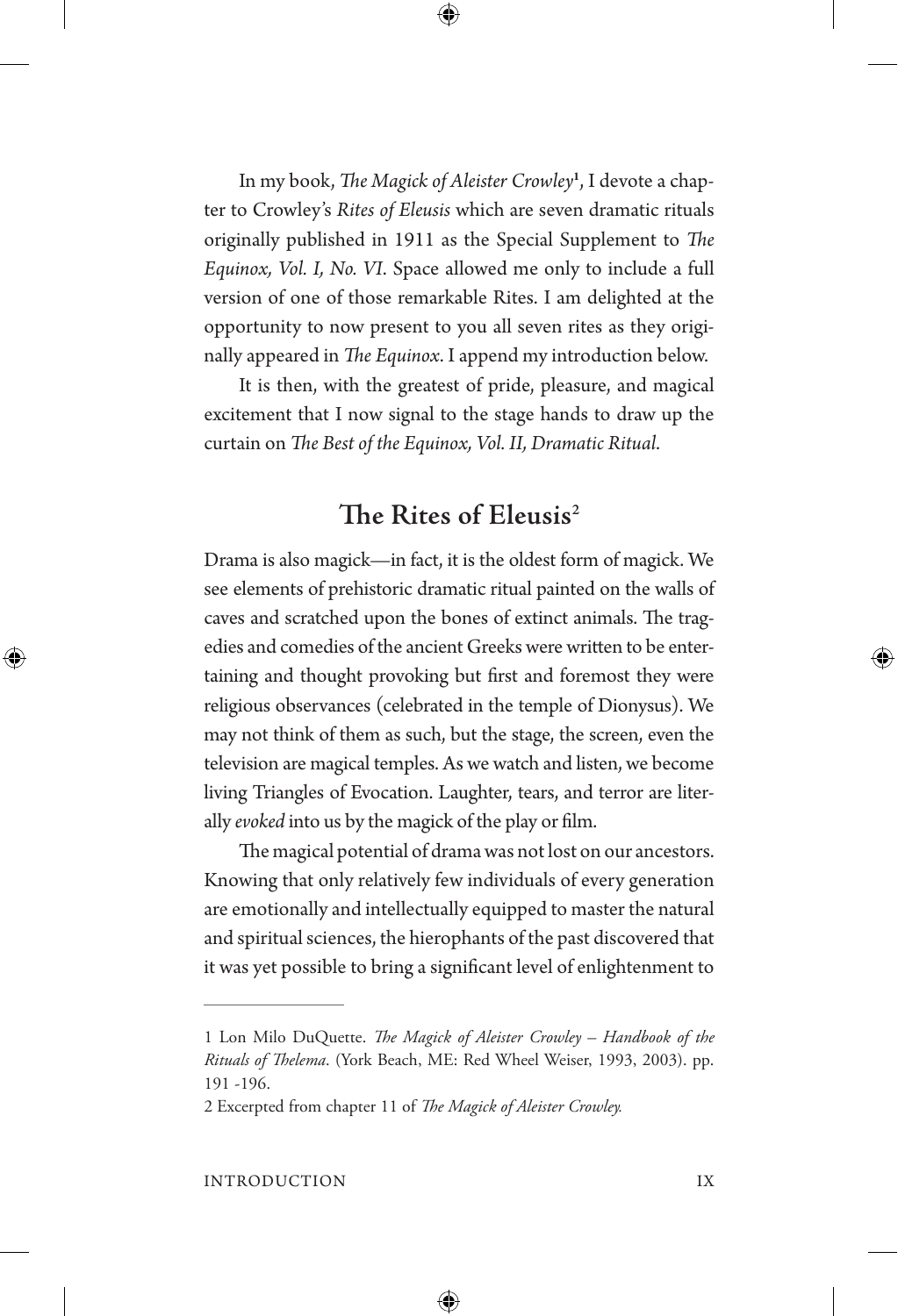the masses. It was very important, for instance, for the working population of ancient agrarian cultures to know the best times to plant and cultivate their crops. However, for most of the labor force it really wasn't important (or even helpful) to understand the chain of astronomical events that affect the change of seasons.

It was far easier (and on one level more truthful) to personify the forces and facts of nature as gods, and then make those gods characters in a simple and unforgettable story or play. In the case of an agricultural drama the story might simply be intended to reveal the lesson that it is best to plant in the early spring rather than in the autumn.

A greater spiritual potential of dramatic ritual lies in the fact that as individuals each of us can actually become the main character in the sacred drama. This is the method of initiation practiced by mystery schools of the past and initiatory societies of today. The ancient mystery schools were not so much schools of instruction, rather they were schools of experiences—dramatic experiences skillfully designed to induce profound changes in consciousness to a large number of individuals.

Tradition informs us that the technique of the mystery schools achieved its highest level of perfection in Greece. From ca. 2000 BC to nearly three hundred years into the Christian era the agricultural mysteries of Demeter and Persephone were celebrated within the walled citadel at Eleusis. So strict were the oaths of secrecy imposed upon initiates that we are still not entirely certain what went on at the ceremonies<sup>3</sup> themselves. We know from indirect sources that once the initiatory cycles began with a purifying bath in the sea at Athens followed by a ceremonial march from Athens to Eleusis. The secret activities took place

<sup>3</sup> Even the English word "ceremony" derives from the Rites of Eleusis. Ceres is another name for Demeter.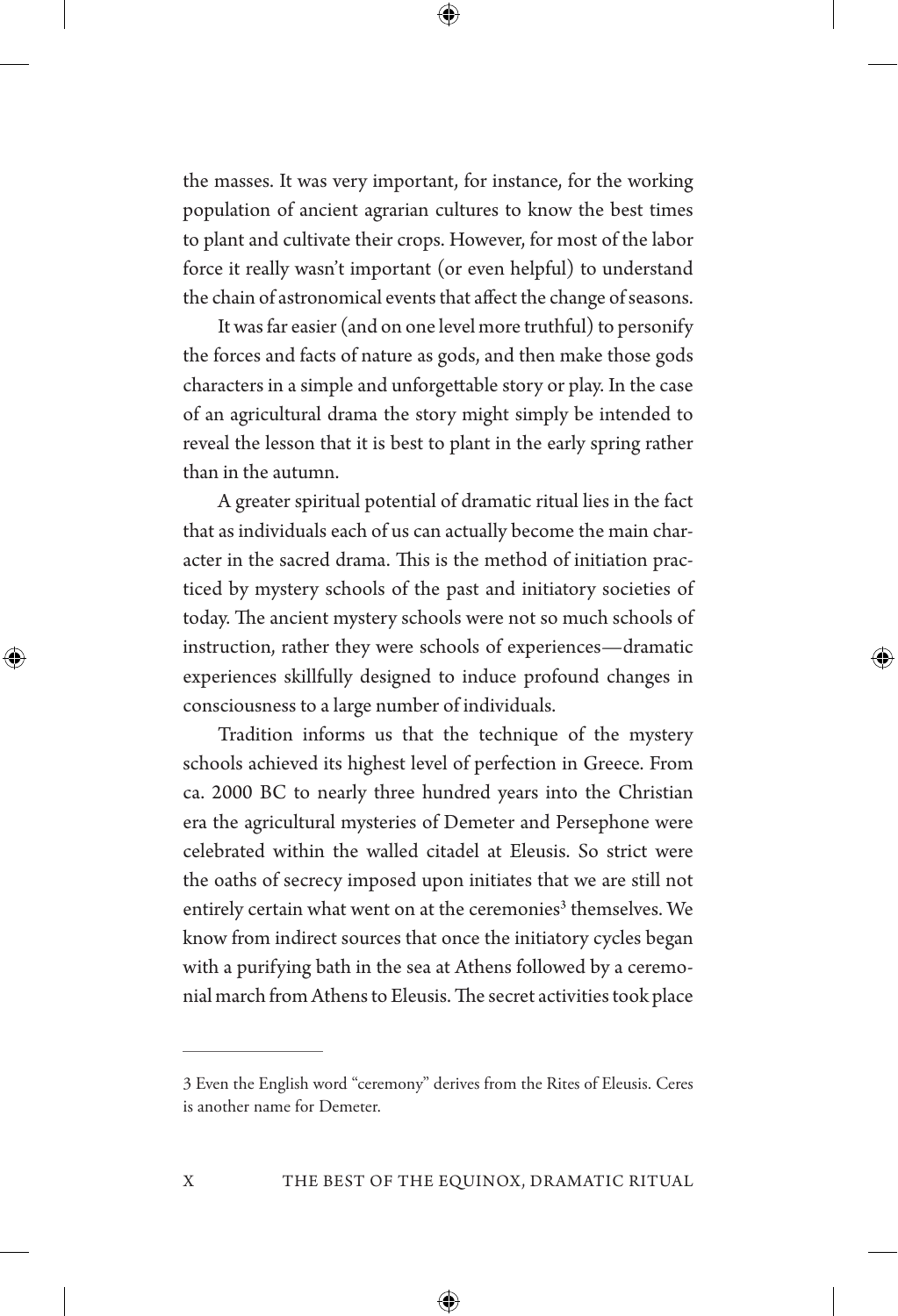over a span of days and included sacred food and drink, music, dance, plays and vignettes.

Most of the events were performed before a large assembly of the participants. The climactic conclusion, however, was conferred privately, one candidate at a time. Modern scholars point to evidence that prior to this sublime moment the candidate most probably was given a psychedelic substance to eat or drink. Whatever their technique, the hierophants of Eleusis succeeded for over two thousand years in affecting profound changes in the consciousness of countless thousands of individuals—individuals who after their initiatory experience proclaimed with the greatest conviction that they would never fear death again.

## **The Rite of Artemis**

One might think that the awe-inspiring ceremonies that took place in the cavernous Temple of Demeter at Eleusis would have little in common with the genteel after-dinner parlor diversions of Edwardian London, but that is precisely the venue where the idea for Crowley's Rites of Eleusis was conceived.

On a chilly evening in the spring of 1910 E.V., to entertain their host (or perhaps merely to sing for their supper), Crowley and his lover/disciple Miss Leila Waddell engaged in curious battle that pitted poetry against music. First, Crowley recited a poem he felt would put everyone in an exalted frame of mind. Then he challenged Waddell, a consummate violin virtuoso, to complement and magnify the mood with a piece of music.

The exchanges soon became wildly intense and rapturous. After only a few volleys everyone in the room found themselves raised to a tangible level of ecstasy. Before the bliss of the moment subsided Crowley realized he had discovered the basic formula of the Eleusinian technique. Moreover, he now had a vehicle to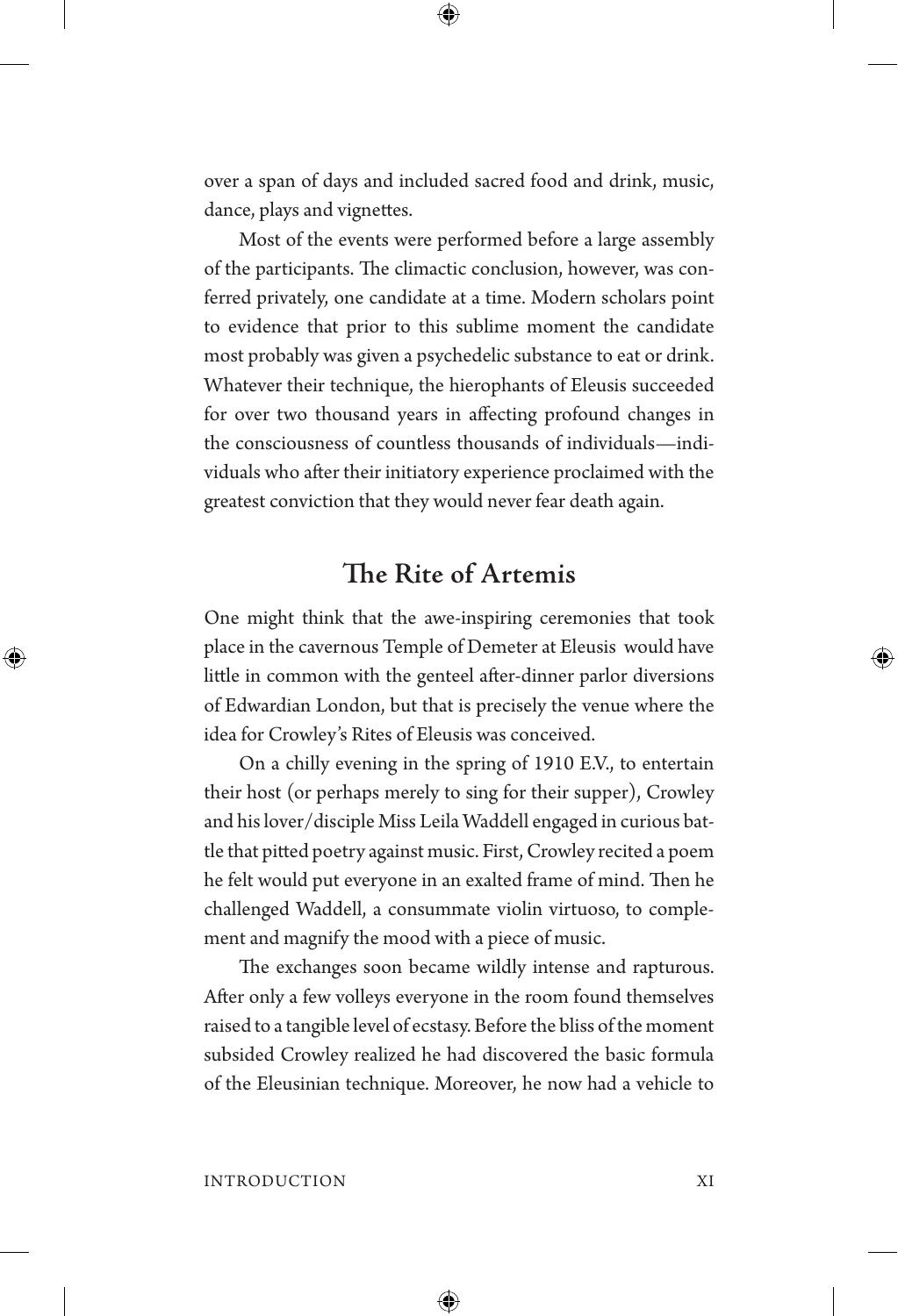introduce Scientific Illumination and the Magick of Thelema to a wider audience. He immediately set to work to create an ecstasyinducing dramatic ritual that he would stage publicly.

The Rite of Artemis<sup>4</sup> was presented for the public and members of the press on the evening of August 23, 1910 E.V. at the office of The Equinox in London. The element of dance was added to the combination of poetry and music in the person of Victor Neuburg who, aside from being one of the greatest poets of his generation, possessed the thrilling ability to dance with bacchanalic abandon until he collapsed unconscious upon the floor. It was very impressive.

Another addition to the artistic mix was the introduction of the *Cup of Libation* that was offered to the audience several times during the ceremony to better facilitate the rush of ecstasy. The content of the cup was most likely a potent mixture of herbs, alcohol, fruit-juice, and mescal buttons (at the time perfectly legal). Predictably, everyone felt the ecstasy.

The reaction was remarkably positive. The next day Raymond Radclyffe wrote in the August 24<sup>th</sup> issue of *The Sketch* magazine:

 *"…beautifully conceived and beautifully carried out. If there is any higher form of artistic expression than great verse and great music, I have yet to learn it. I do not pretend to understand the ritual that runs like a thread of magic through these meetings of the AA . . I do not even . know what the AA . . is. But I do know that the whole . ceremony was impressive, artistic, and produced in those present such a feeling as Crowley must have had when he wrote:*

<sup>4</sup> *The Rite of Artemis* would later develop into *The Rite of Luna*, the seventh and last of the Rites of Eleusis.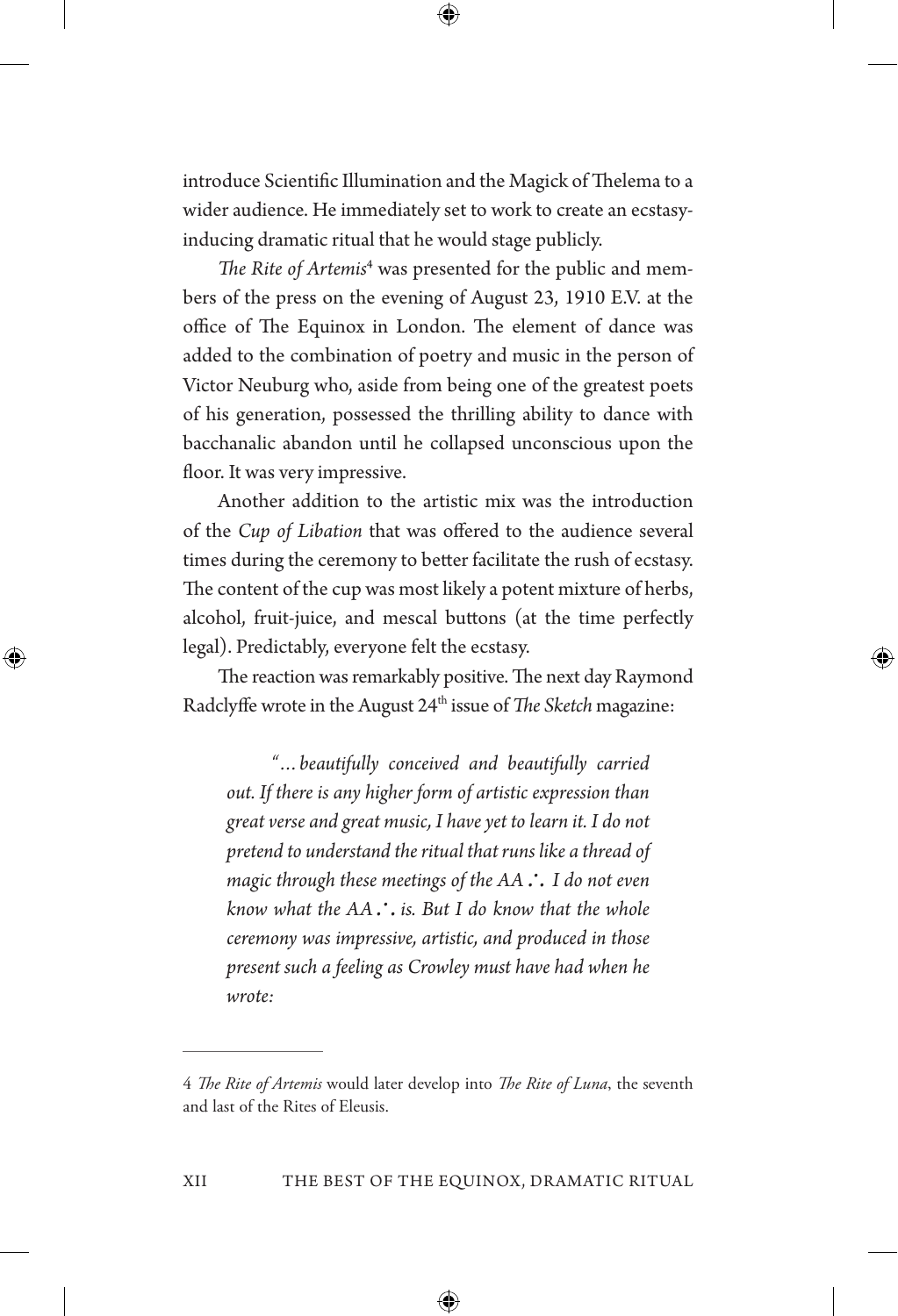*So shalt thou conquer Space, and lastly climb The walls of Time; And by the golden path the great have trod Reach up to God!"*

No one was more ecstatic than Crowley. He was on the road to becoming a magical impresario.

## **Crowley's Rites of Eleusis**

In October and November of 1910 E.V. Crowley, with the assistance Waddell, Nueburg, and a handful of disciples, publicly presented a series of dramatic rituals entitled THE RITES OF ELEUSIS. They were performed on seven consecutive Wednesday nights at Caxton Hall, Westminster. London had never seen anything quite like it before. The title notwithstanding, these rituals were not attempts to reenact the ancient ceremonies of the Eleusinian mysteries. In fact, the only thing Crowley's Rites of Eleusis had in common with their namesake was the simple fact that they (like the original ceremonies) were written and performed in order to evoke a specific variety of ecstasy in the participants and the audience.

Ambitiously, Crowley chose for his format the seven planets of the ancients, and he arranged the seven ceremonies according to how the planetary spheres (Sephiroth) appear on the Tree of Life. Starting at the top, the third Sephirah, Binah, is the sphere of Saturn and the highest planetary sphere. As we descend the Tree the order of the planetary spheres are Saturn, Jupiter, Mars, Sol, Venus, Mercury, and Luna. This is the sequence of the seven Rites of Eleusis. They are actually seven acts to one master drama, the story of the descent of spirit (deity) into matter (humanity), and the secret to our return to Godhead.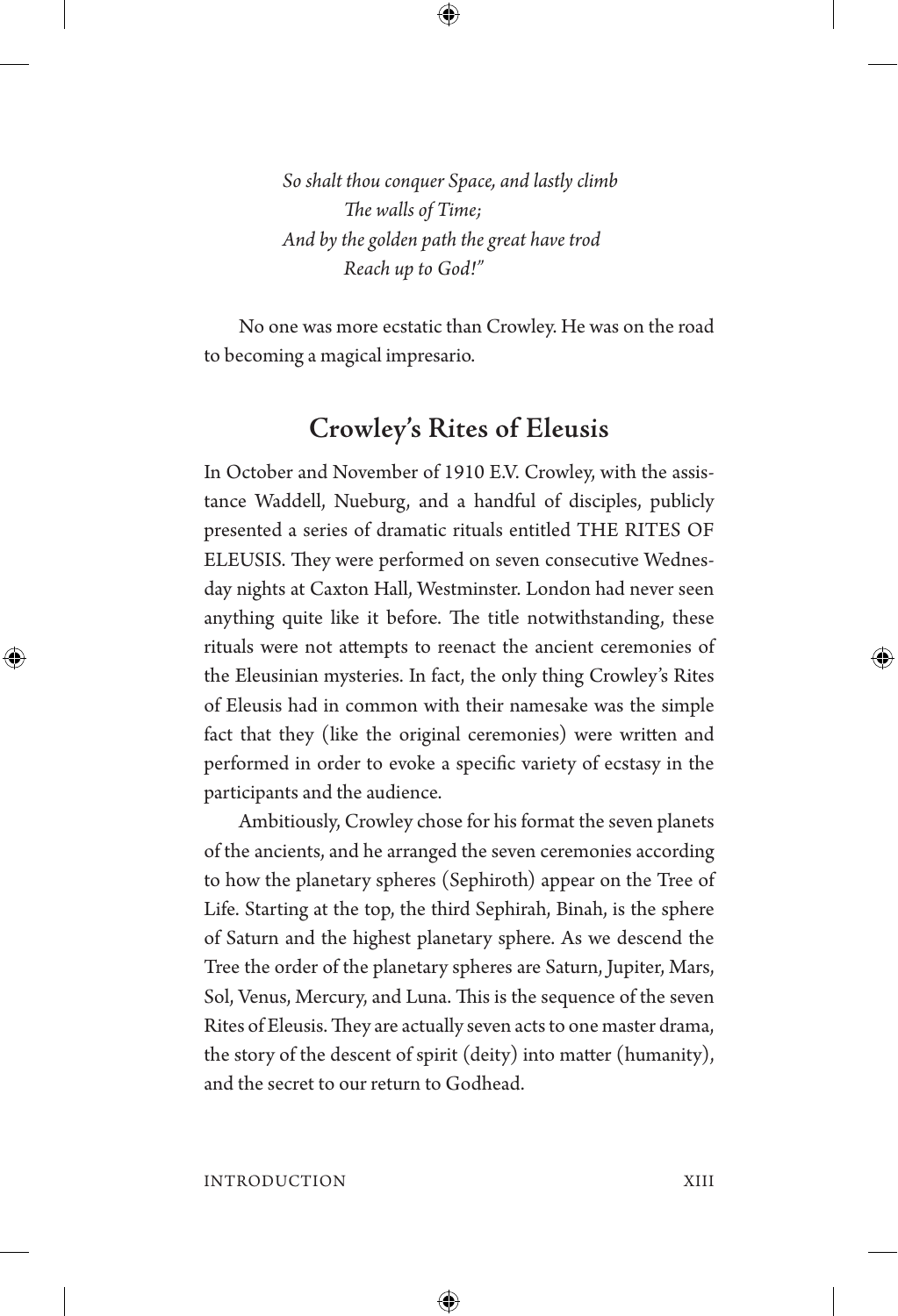Because the Rites demonstrate a descent down the Tree of Life, each ceremony is not so much the story of the planetary god's exaltation but rather it is the story of its decline and fall. (Luna, the final Rite, also hints at how it all starts over again.) The Rite of Saturn gets the ball rolling by the suicide of the Saturnian hero at the end of the play. The next Rite, Jupiter, starts out with the declaration; *"Be silent and secret! For it is by stealth that we are here assembled. Know that Saturn hath been deceived, having swallowed a black stone, thinking it to be his son, the child Jupiter. But Jupiter is here enthroned, and shall overthrow his father. Beware then lest ye break silence—until Jupiter be read to make war!"* The war, of course, will need the energy of Mars, the next Rite in sequence, etc.

The following analysis was written by Crowley and was part of the booklet<sup>5</sup> provided to the attendees of the Rites.

*Let us add a short analysis of the present series of rites; they may be taken as illustrating Humanity, its fate both good and evil.*

*Man, unable to solve the Riddle of Existence, takes counsel of Saturn, extreme old age. Such answer as he can get is one word. "Despair."*

*Is there more hope in the dignity and wisdom of Jupiter? No; for the noble senior lacks the vigour of Mars the warrior. Counsel is in vain without determination to carry it out.*

*Mars, invoked, is indeed capable of victory: but he has already lost the controlled wisdom of age; in the moment of conquest he wastes the fruits of it, in the arms of luxury.*

<sup>5</sup> Copyright (c) Ordo Templi Orientis, JAF Box 7666 New York NY 10116 USA. *www.oto.org*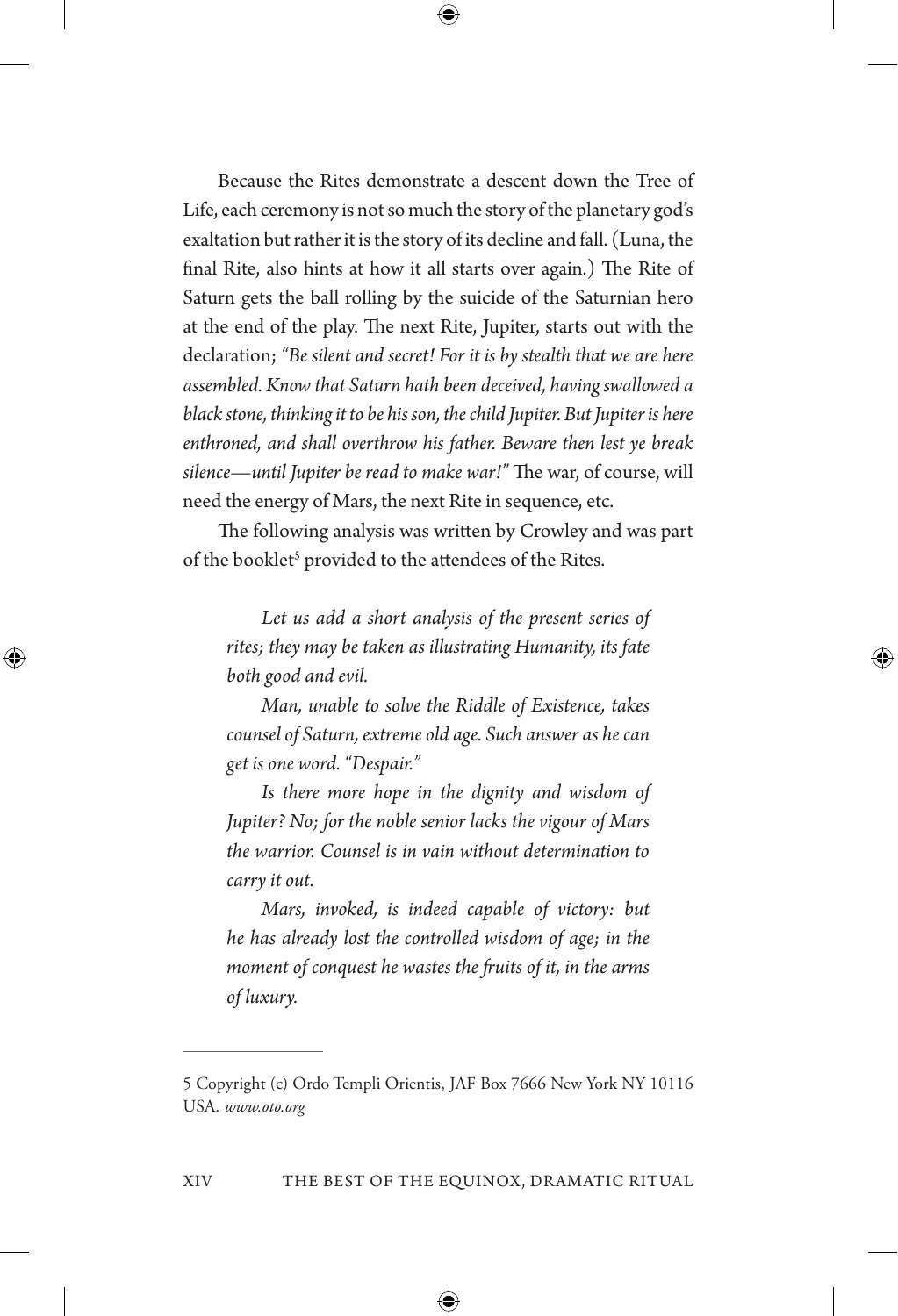*It is through this weakness that the perfected man, the Sun, is of dual nature, and his evil twin slays him in his glory. So the triumphant Lord of Heaven, the beloved of Apollo and the Muses is brought down into the dust, and who shall mourn him but his Mother Nature, Venus, the lady of love and sorrow? Well is it if she bears within her the Secret of Resurrection!*

*But Mercury, too, is found wanting. Not in him alone is the secret cure for all the woe of the human race. Swift as ever, he passes, and gives place to the youngest of the Gods, to the Virginal Moon.*

*Behold her, Madonna-like, throned and crowned, veiled, silent awaiting the promise of the Future.*

*She is Isis and Mary, Istar and Bhavani, Artemis and Diana.*

*But Artemis is still barren of hope until the spirit of the Infinite All, great Pan, tears asunder the veil and displays the hope of humanity, the Crowned Child of the Future. All this is symbolized in the holy rites which we have recovered from the darkness of history, and now in the fullness of time disclose that the world may be redeemed.*

In the late 1970s, under the sponsorship of several local O.T.O.6 bodies in Northern and Southern California, *The Rites of Eleusis* were resurrected and again presented. They were an instant hit. Today, largely through the efforts of O.T.O. bodies, the seven Rites are performed each year in numerous locations all over the world. They are extraordinarily "producible." Each rite requires only a handful of cast members and very limited

<sup>6</sup> Ordo Templi Orientis.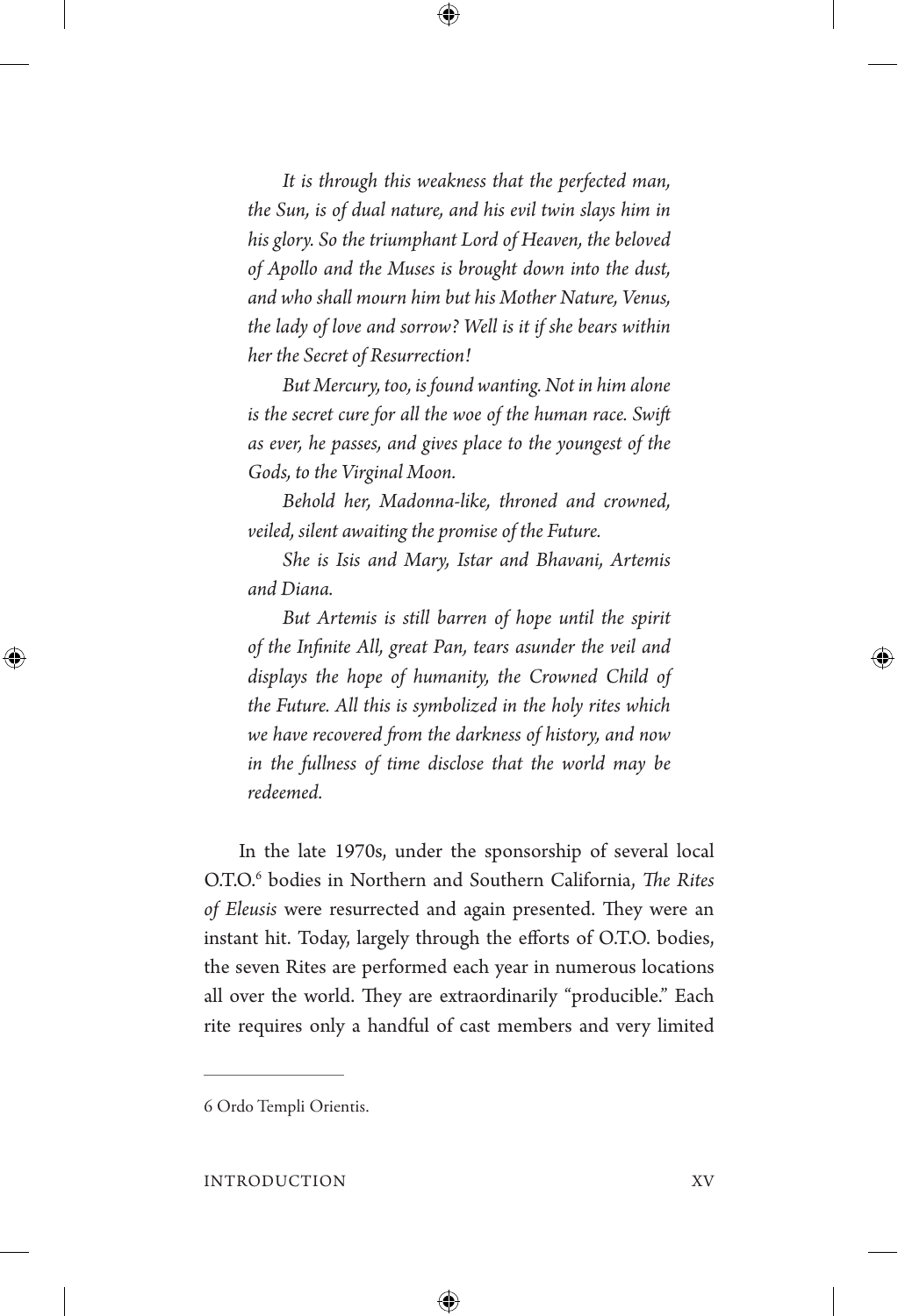props and costumes. They are as easily staged in a living room or a backyard as they are in a theatre, hall or desert or mountain venue.

If I sound enthusiastic about Crowley's Rites of Eleusis—I am. In the last 25 years Constance and I have had the pleasure of staging the entire series a number of times and have participated in other group productions as well. We discovered first hand that these little collections of poetry, music and dance are more than plays with a magical theme. In the purest tradition of the Eleusinian mysteries, they are really initiatory experiences in which both cast and audience are treated to a highly personalize change of consciousness.

It is my hope that you experience some of the rapture and ecstasy of true dramatic ritual within these pages. I especially recommend that you read the poetry sections out loud.

Love,

Lon Milo DuQuette Costa Mesa, CA 2012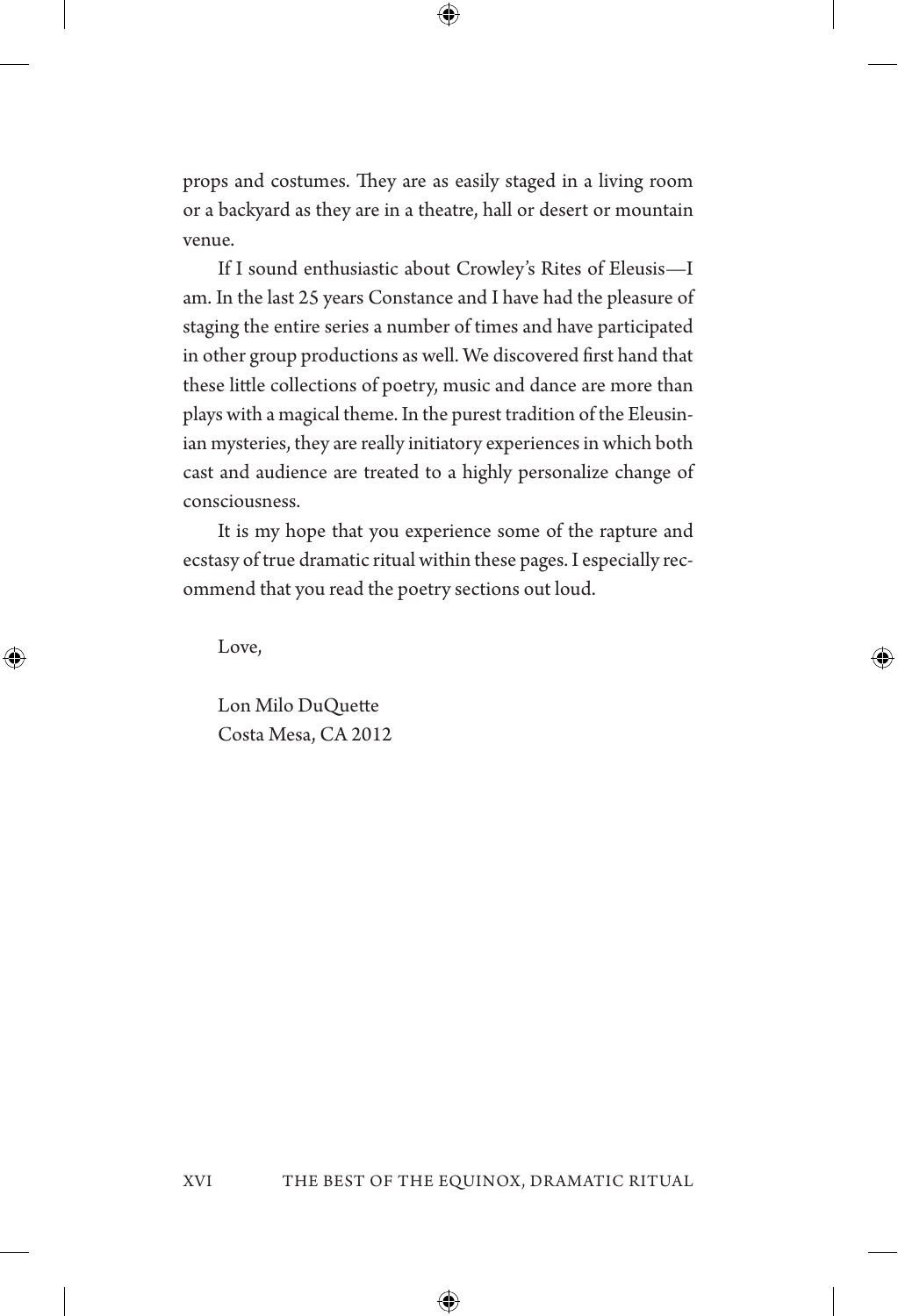## **Of Dramatic Rituals**

The wheel turns to those effectual methods of invocation employed in the ancient Mysteries and by certain secret bodies of initiates today. The object of them is almost invariably<sup>7</sup> the invocation of a God, and that God is conceived in a more or less material and personal fashion. These rituals are therefore well sited for such persons as are capable of understanding the spirit of Magick as opposed to the letter. One of the great advantages of them is that a large number of persons may take part, so that there is consequently more force available; but it is important that they should all be in harmony. It is well therefore that they should all be initiates of the same mysteries, bound by the same oaths, and filled with the same aspirations. But they should not be friends unless by accident. They should be associated only for this purpose.

Such a company being prepared, the story of the God should be dramatized by a well-skilled poet accustomed to this form of composition. Lengthy speeches and invocations should be

<sup>7</sup> The word is unwarrantably universal. It would not be impractical to adopt this method to such operations as Talismanic Magick. For example, one might consecrate and charge a Pantacle by a commemoration of the Equinox of Gods, and the communication by Aiwaz to the Scribe of *The Book of the Law,* the Magician representing the Angel, the Pantacle being the Book, and the person on whom the Pantacle is intended to act taking the part of the Scribe.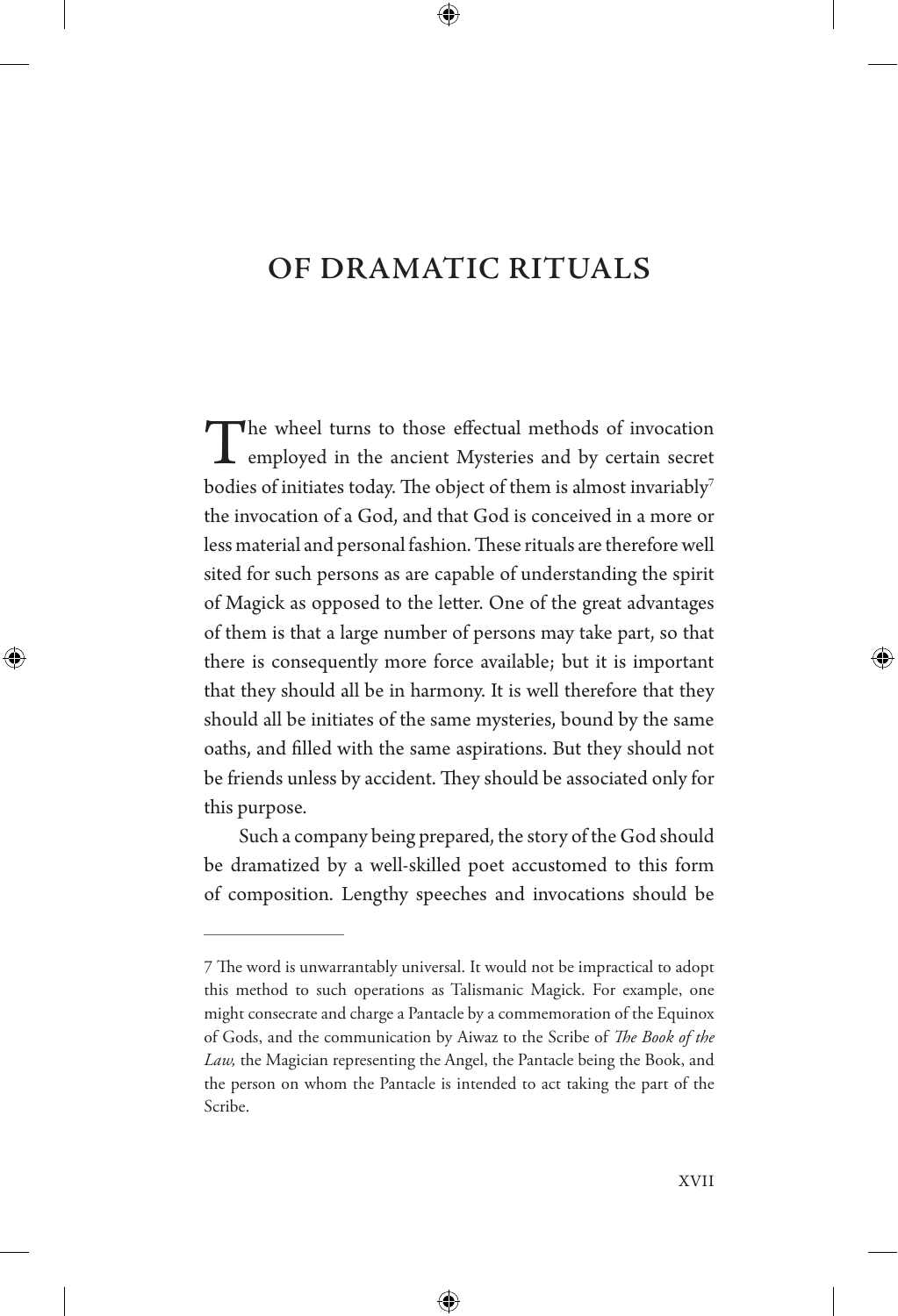avoided, but action should be very full. Such ceremonies should be carefully rehearsed; but in rehearsals care should be taken to omit the climax, which should be studied by the principle character in private. The play should be so arranged that this climax depends on him alone. By this means one prevents the ceremony from becoming mechanical or hackneyed, and the element of surprise assists the lesser characters to get out of themselves at supreme moment. Following the climax there should always be an unrehearsed ceremony, an impromptu. The most satisfactory form of this is the dance. In such ceremonies appropriate libations may be freely used.

"The Rite of Luna"<sup>8</sup> is a good example of this use. Here the climax is the music of the Goddess, the assistants remaining in silent ecstasy.

In "The Rite of Jupiter" the impromptu is the dance, in that of Saturn long periods of silence.

It will be noticed that in these rites poetry and music were largely employed—mostly already-published pieces by wellknown authors and composers. It would be better<sup>9</sup> to write and compose specially for ceremony.10

<sup>8 [</sup>In "Liber 850, The Rites of Eleusis," supplement to] *The Equinox* I(6).

<sup>9 &</sup>quot;PERHAPS! One can think of certain Awful Consequences." "But, after all, they wouldn't seem so to the authors!" "But—pity the poor Gods!" "Bother the Gods!"

<sup>10</sup> A body of skilled Magicians accustomed to work in concert may be competent to conduct impromptu *orgia*. To cite an actual instance in recent times: the blood of a Christian being required for some purpose, a young cock was procured and baptised into the Roman Catholic Church by a man who, being the son of an ordained Priest, was magically an incarnation of the Being of that Priest, and therefore congenitally possessed of the powers thereto appurtenant.237 The cock, "Peter Paul," was consequently a baptised Christian for all magical purposes. Order was then taken to imprison the bird; which done, the Magicians assuming respectively the characters of Herod, Herodias, Salome, and the Executioner, action out the scene of the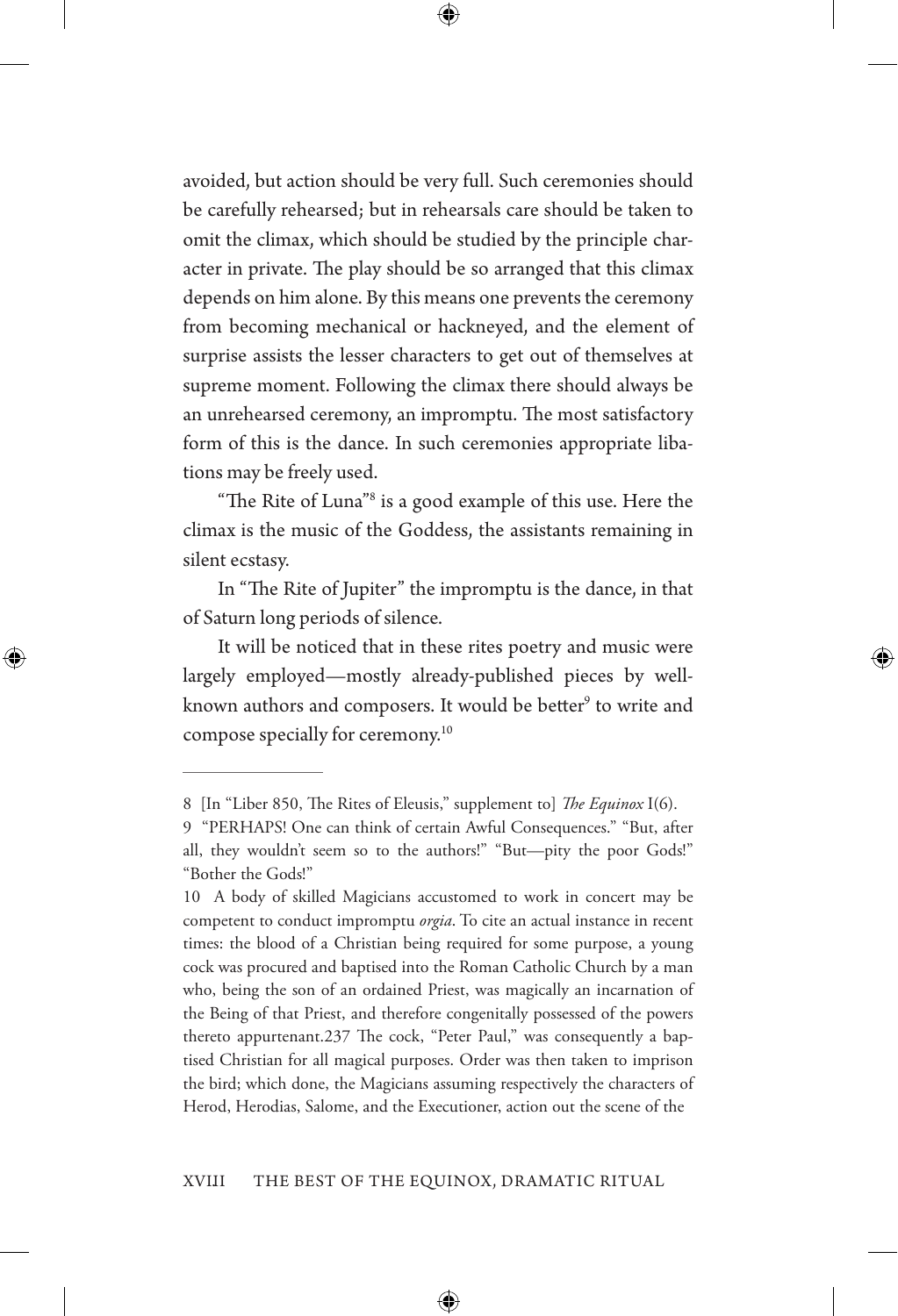dance, and the beheading, on the lines of Oscar Wilde's drama, "Peter Paul" being cast for the part of John the Baptist. This ceremony was devised and done on the spur of the moment, and its spontaneity and simplicity were presumably potent factors in its success.

On the point of theology, I doubt whether Dom Gorenflot successfully avoided eating meat in Lent by baptising the pullet a carp. For as the sacrament—by its intention, despite its defects of form—could fail of efficacy, the pullet must have become a Christian, and therefore a human being. Carp was therefore only its baptized name—cf. Polycarp—and Dom Gorenflot ate human flesh in Lent, so that, for all he became a bishop, he is damned.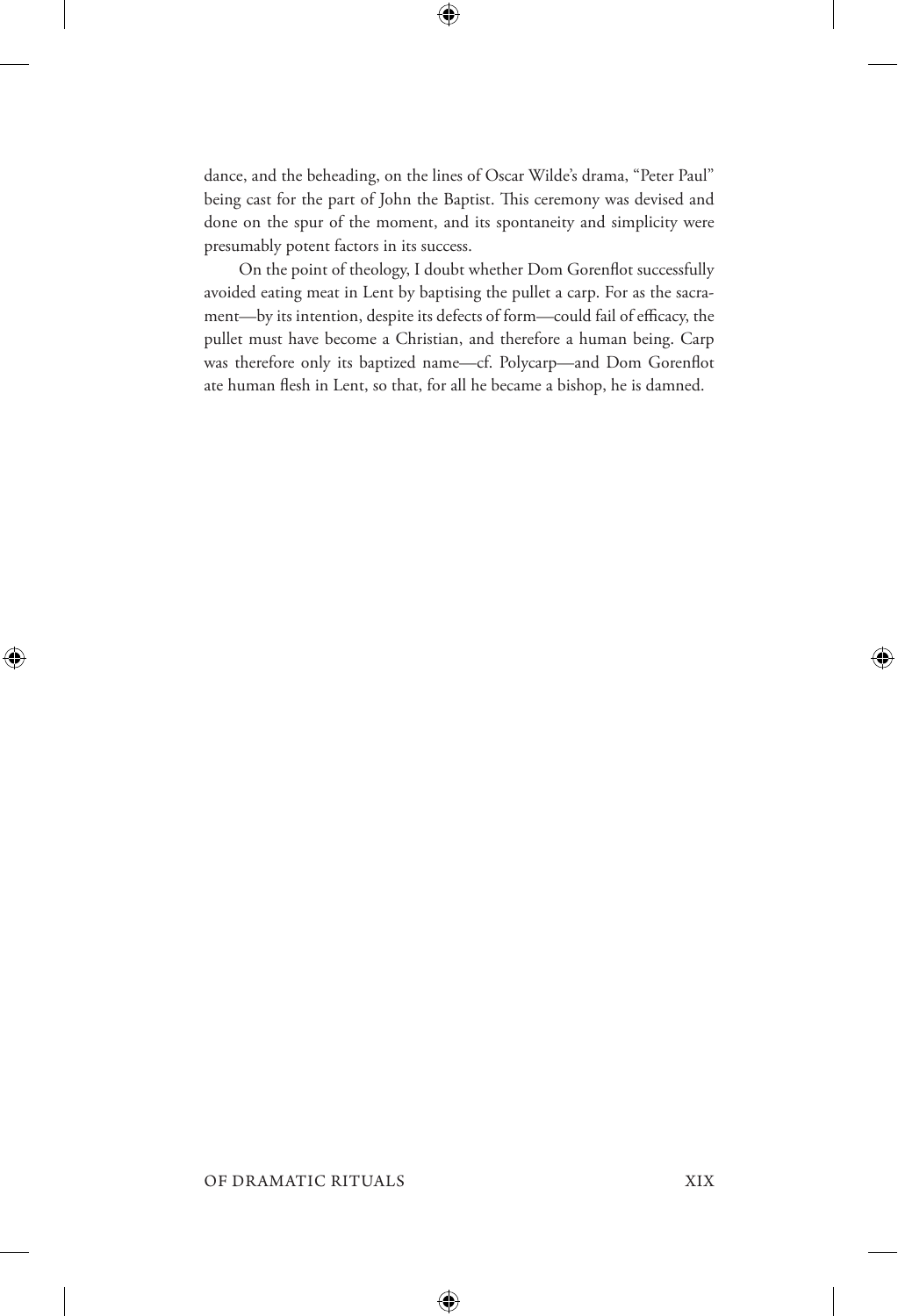

" . . . *the veil slowly parts, and* MAGISTER TEMPLI *is seen standing in the shrine.*" From the Rite of Saturn. Caxton Hall Westminster, October 1910. Aleister Crowley as MAGISTER TEMPLI. Leila Waddell to his left, kneeling.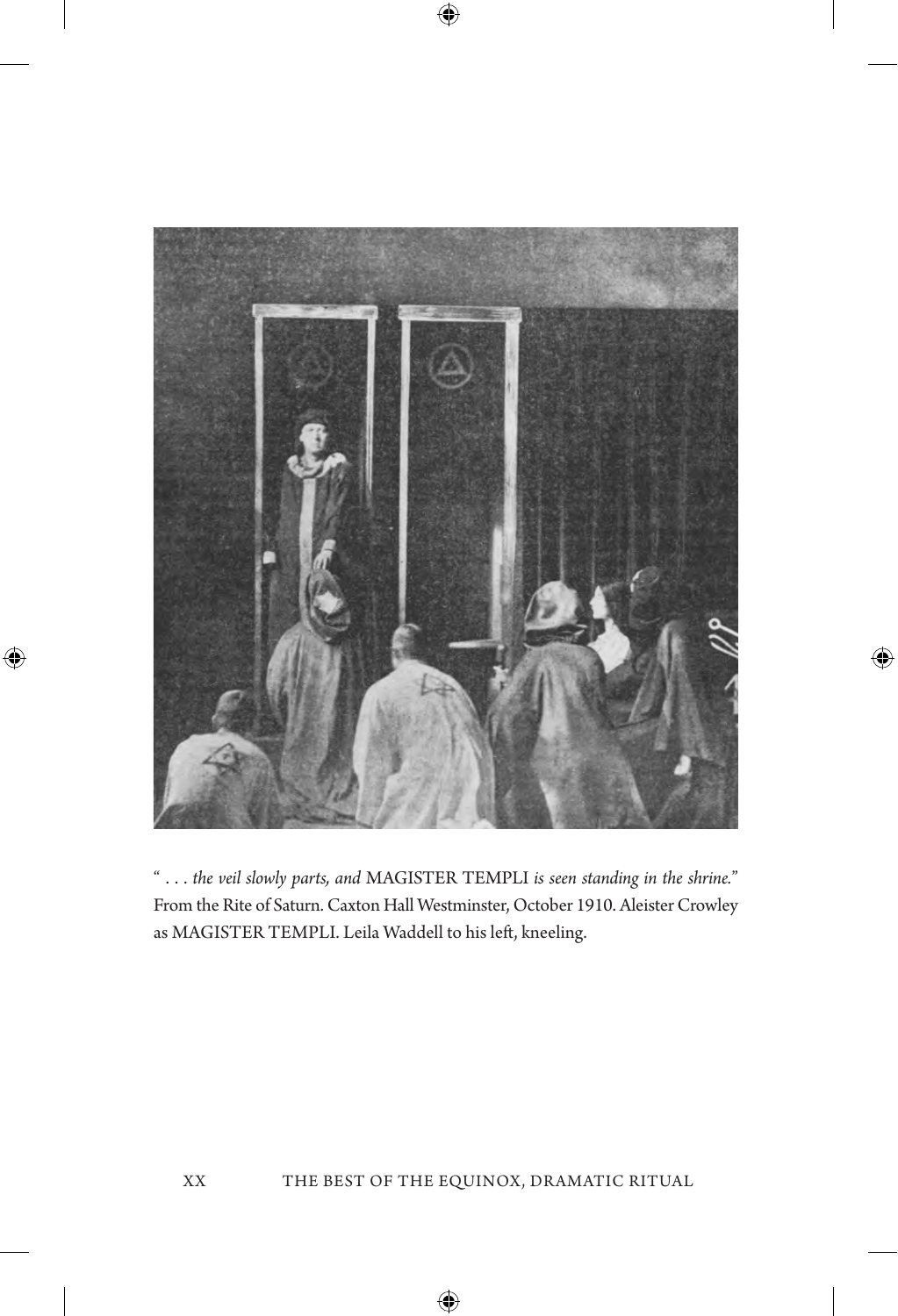#### **NOTE**

The Rites were written and produced by

#### **ALEISTER CROWLEY**

except parts of the Rites of Mars and of Mercury which were written by an adept who wishes to remain anonymous.

The solos were chosen from her repertoire by Miss Leila Waddell.

[In view of the absurd statements as to the character of these rites which have been made in certain quarters, it has been thought that the best reply is the publication of the text in full. ED.]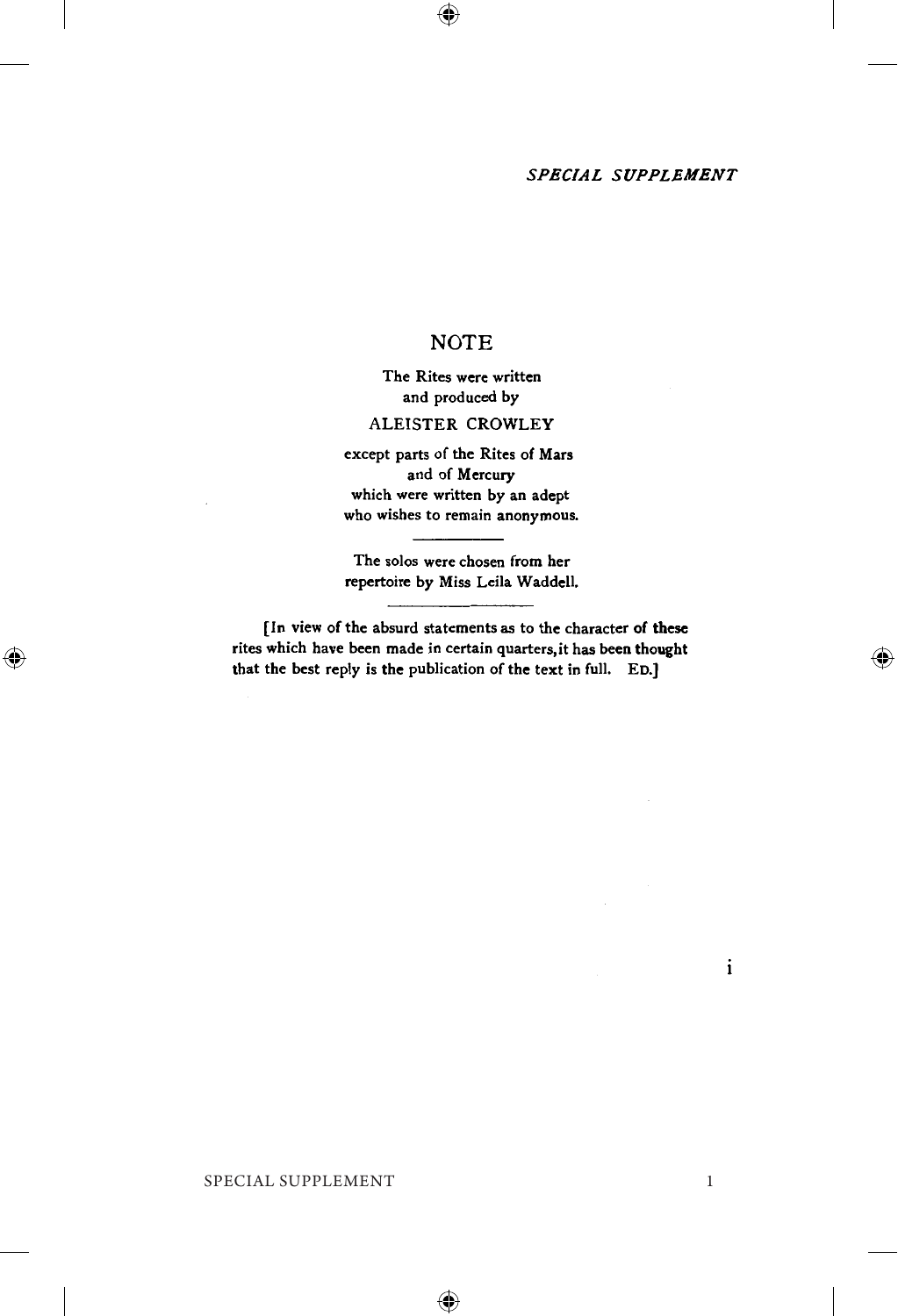# THE RITES OF ELEUSIS AS PERFORMED AT CAXTON HALL WESTMINSTER IN **OCTOBER AND NOVEMBER** 1910 BY MISS LEILA WAD-DELL AND MR ALEISTER CROWLEY WITH DIS-TINGUISHED ASSISTANCE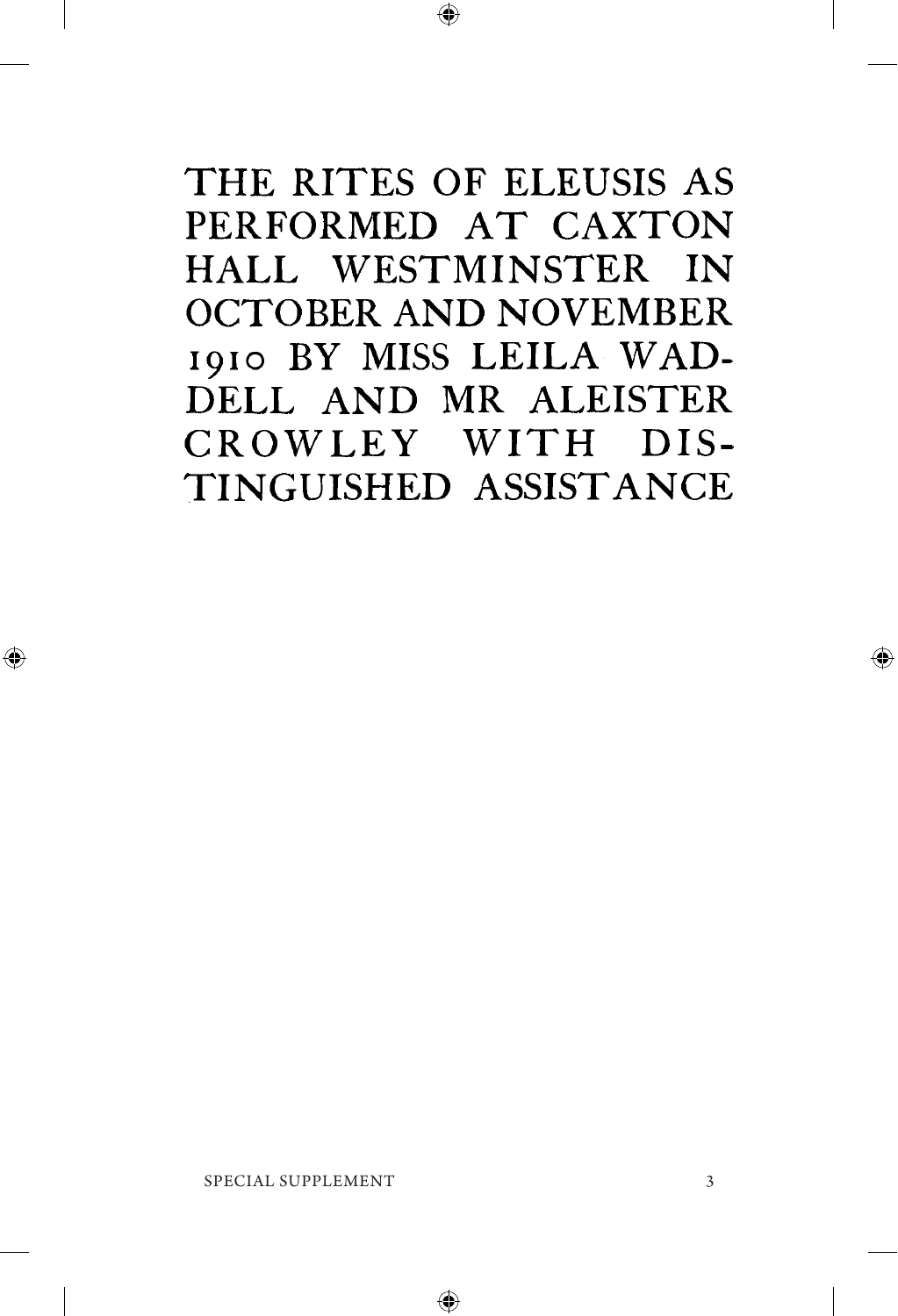|  |                      | I. THE RITE OF SATURN.   |
|--|----------------------|--------------------------|
|  |                      | II. THE RITE OF JUPITER. |
|  |                      | III. THE RITE OF MARS.   |
|  | IV. THE RITE OF SOL. |                          |
|  |                      | V. THE RITE OF VENUS.    |
|  |                      | VI. THE RITE OF MERCURY. |
|  |                      | VII. THE RITE OF LUNA.   |

 $\mathcal{A}(\mathcal{A})$  and  $\mathcal{A}(\mathcal{A})$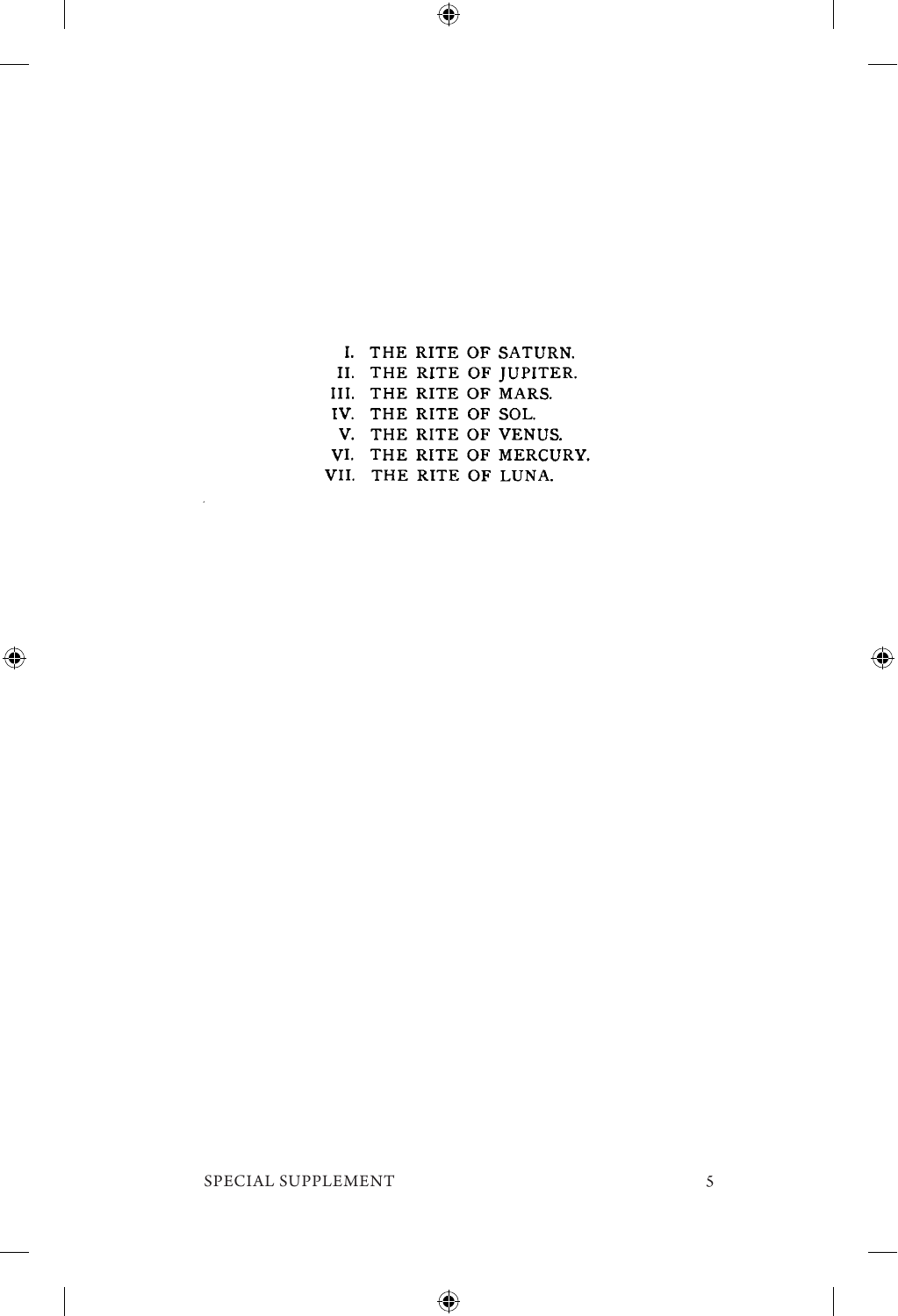TO MY FRIEND COMMANDER G. M. MARSTON, R.N. to whose suggestion these rites are due they are gratefully dedicated.

vi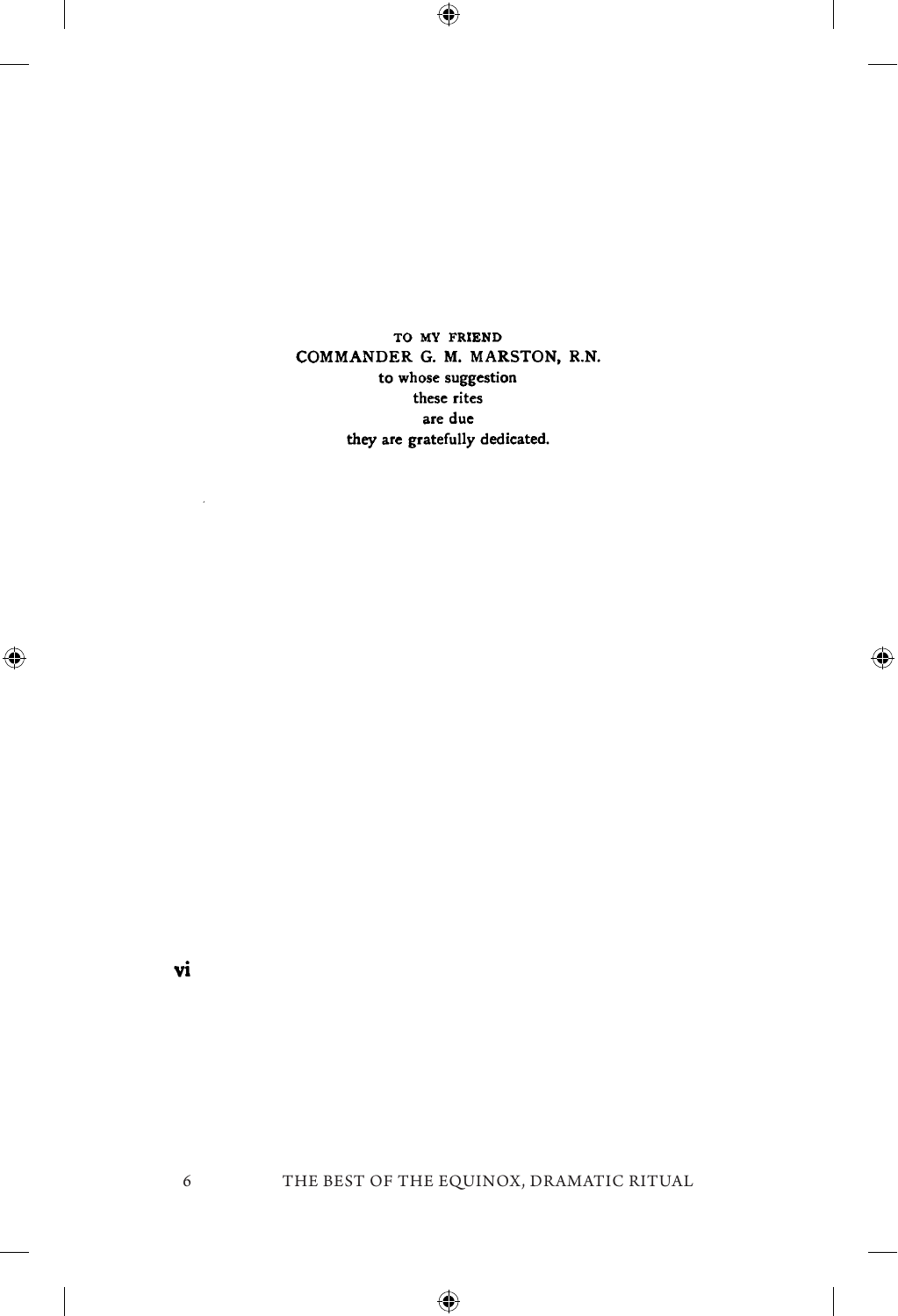## THE RITE OF SATURN

 $\sim$   $\sim$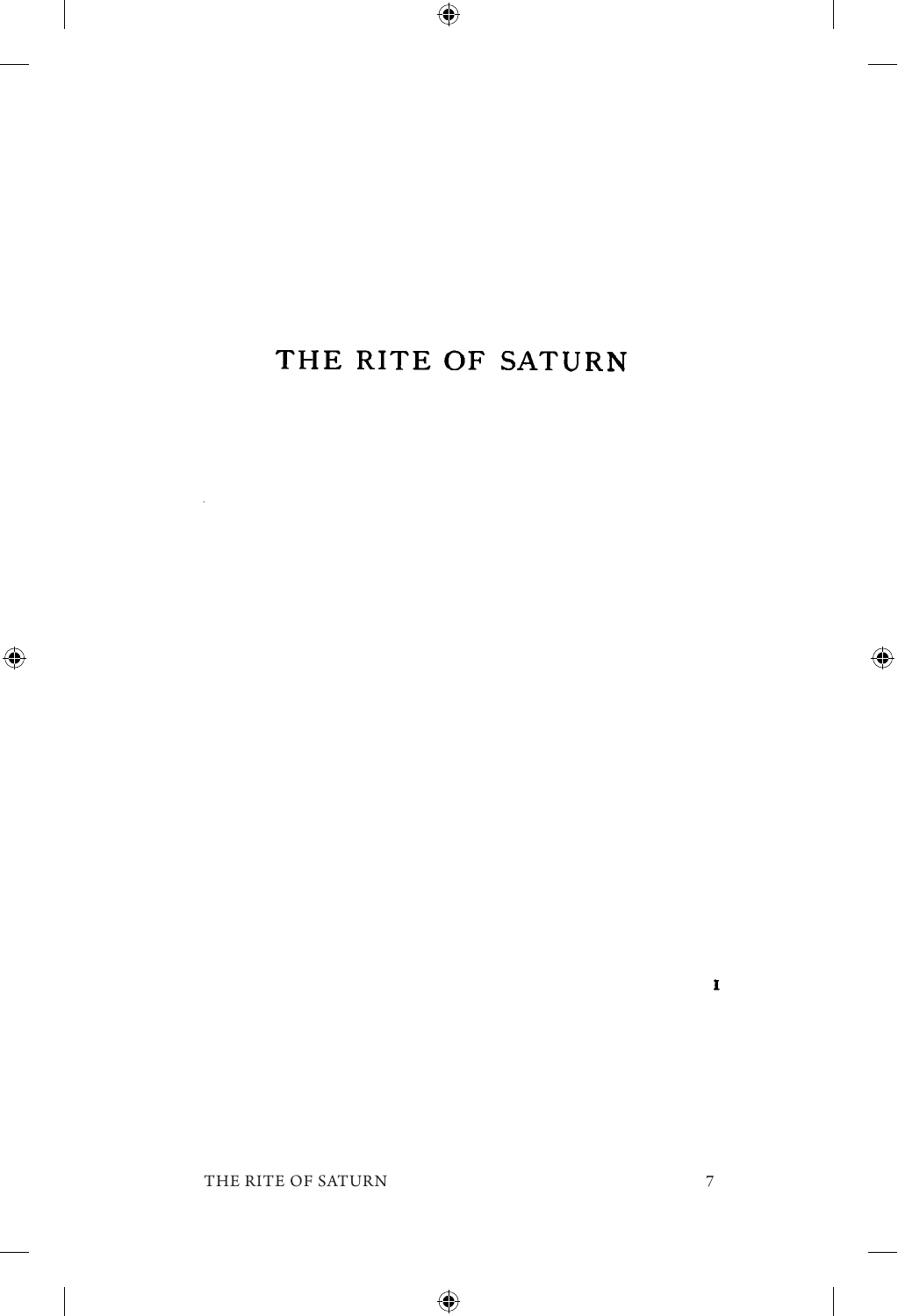#### THE OFFICERS OF THE TEMPLE

MAGISTER TEMPLI, the representative of Binah, Saturn. MATER CŒLI, Venus in Libra, the house of Saturn's exaltation. BROTHER AQUARIUS, the house of Saturn; in Chesed, because Pisces is water:  $"Hope."$ BROTHER CAPRICORNUS, in the throne of Capricornus, the house of Saturn; in Geburah, because Mars is exalted therein. He is Mars in Capricornus. BROTHER CAPRICORNUS EMISSARIUS.

THE LEADER OF THE CHORUS, or CHORAGOGE.

SCENE.-In the East is a veiled shrine, containing an altar. To its Chokmah, Binah, Chesed, and Geburah are M. T., M. C., Bro. A., and Bro. C. respectively. Bro. C. E. is disguised as an ordinary member of the garrison.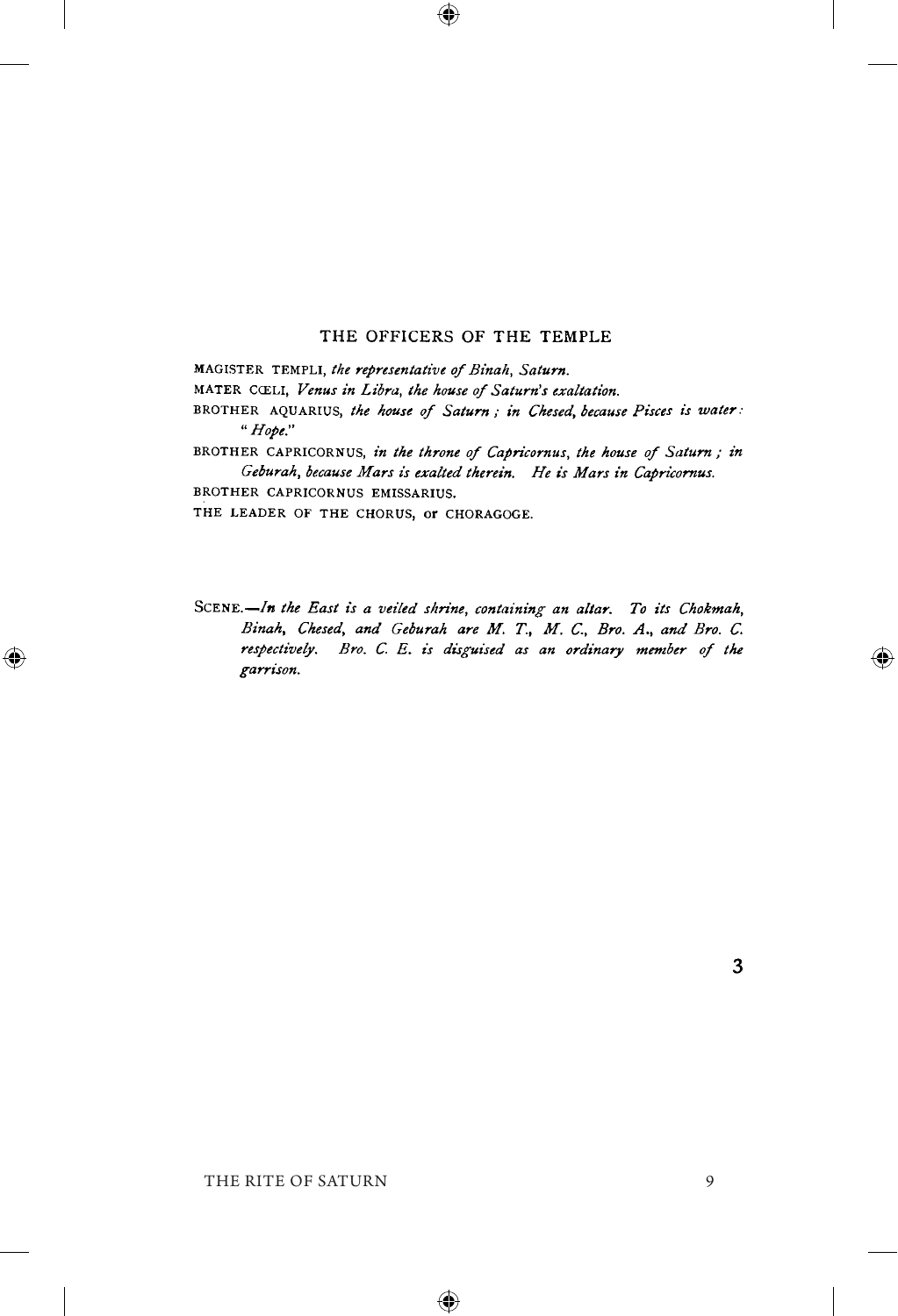## THE RITE OF SATURN

#### PART I

- BROTHER CAPRICORNUS enters and turns off Blue light. Red lamps are brought in by BROTHER CAPRICORNUS and the LEADER OF THE CHORUS.
- First the Temple is lighted by two red lamps. PRO-BATIONERS chant the Capricornus and Aquarius sections from 963 while others wait without in darkness. Red lights are then hidden within veil. **BROTHER** CAPRICORNUS turns on the Blue light.
	- The Temple being in darkness, and the assistants seated, let BROTHER CAPRICORNUS arise from his throne, and knock thrice with his spear-butt upon the floor. MAGISTER TEMPLI in the shrine, with MATER CŒLI.

CAPRICORNUS. Procul, O procul este profani!

[He performs the Banishing Ritual of the Pentagram. He next lights the hell-broth and recites:

Even as the traitor's breath Goeth forth, he perisheth By the secret sibilant word that is spoken unto death.

Even as the profane hand Reacheth to the sacred sand, Fire consumes him that his name be forgotten in the land.

5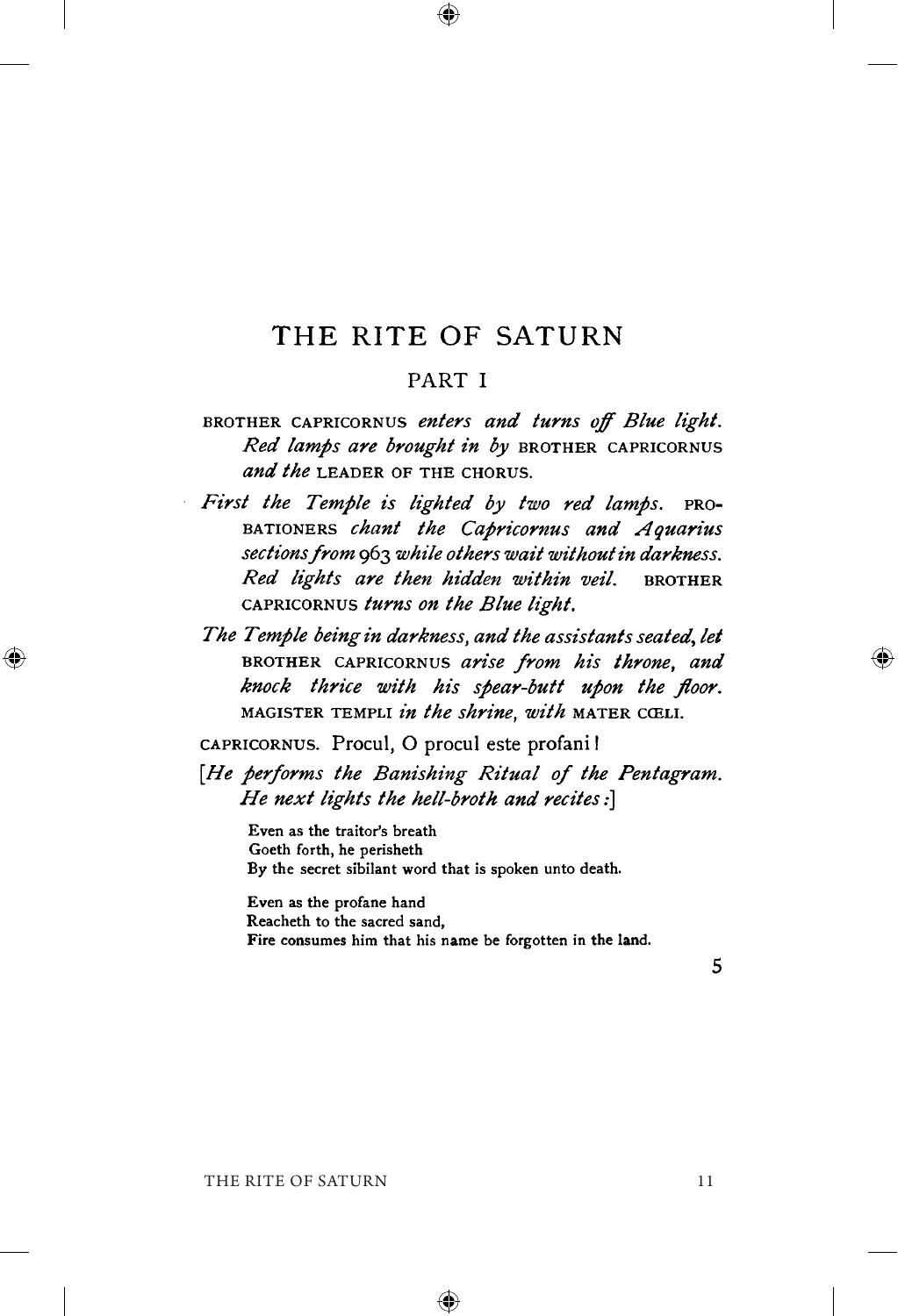#### THE RITES OF ELEUSIS

Even as the wicked eve Seeks the mysteries to spy, So the blindness of the gods takes his spirit: he shall die.

Even as the evil priest. Poisoned by the sacred feast, Changes by its seven powers to the misbegotten beast:

Even as the powers of ill, Broken by the wanded will, Shriek about the holy place, vain and vague and terrible:

Even as the lords of hell, Chained in fires before the spell, Strain upon the sightless steel, break not fetters nor compel:

So be distant, O profane! Children of the hurricane! Lest the sword of fire destroy, lest the ways of death be plain !

So depart, and so be wise, Lest your perishable eyes Look upon the formless fire, see the maiden sacrifice!

So depart, and secret flame Burn upon the stone of shame. That the holy ones may hear music of the sleepless Name!

Holy, holy, holy spouse Of the sun-engirdled house, With the secret symbol burning on thy multiscient brows  $! \ldots$ .

Even as the traitor's breath Goeth forth, he perisheth By the secret sibilant word that is spoken unto death.

CAPRICORNUS. Brethren, let us awaken the Master of the Temple.

THE LEADER OF THE CHORUS beats the tom-tom, and the other brethren clap and stamp their feet. No result.]

6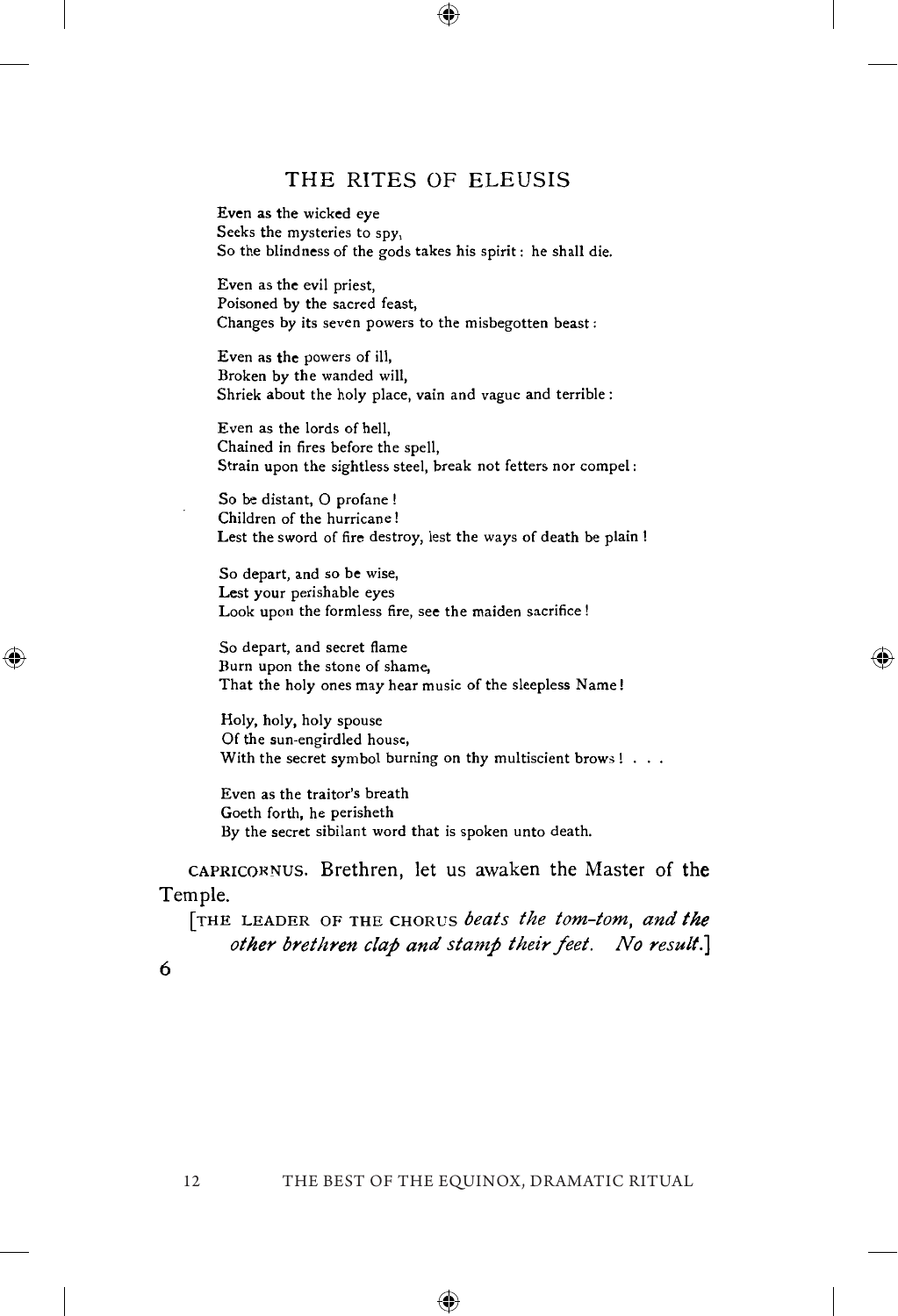#### THE RITE OF SATURN

Silence—it is in vain! Brethren, let us invoke the assistance of the Mother of Heaven!

[He goes to veil and reaches through with his hands. MATER CŒLI. [Passes through Throne of MAGISTER TEMPLI and enters the Temple.] Children, what is your will with me?

CAPRICORNUS. Mother of Heaven, we beseech thee to awaken the Master.

MATER CŒLI. What is the hour?

CAPRICORNUS. Mother of Heaven, it lacks a quarter of midnight.

MATER CŒLI. Be it unto your desire!

[She plays.\* As she ends she kneels: the veil slowly parts, and MAGISTER TEMPLI is seen standing in shrine. He slowly enters Temple. MATER CŒLI returns to throne, having been blessed and raised by him.]

MAGISTER TEMPLI. Mother of Heaven, beloved of the Stars, wherefore hast thou awakened the Poison of Eld, the Dweller in Eternity?

MATER CŒLI. Shabbathai.

[MAGISTER TEMPLI comes down to hell-broth and recites " The Eyes of Pharaoh."]

> Dead Pharaoh's eyes from out the tomb Burned like twin planets ruby-red. Enswathed, enthroned, the halls of gloom Echo the agony of the dead.

Silent and stark the Pharaoh sate: No breath went whispering, hushed or scared. Only that red incarnate hate Through pylon after pylon flared.

\* Kuyawiak: Wieniawski.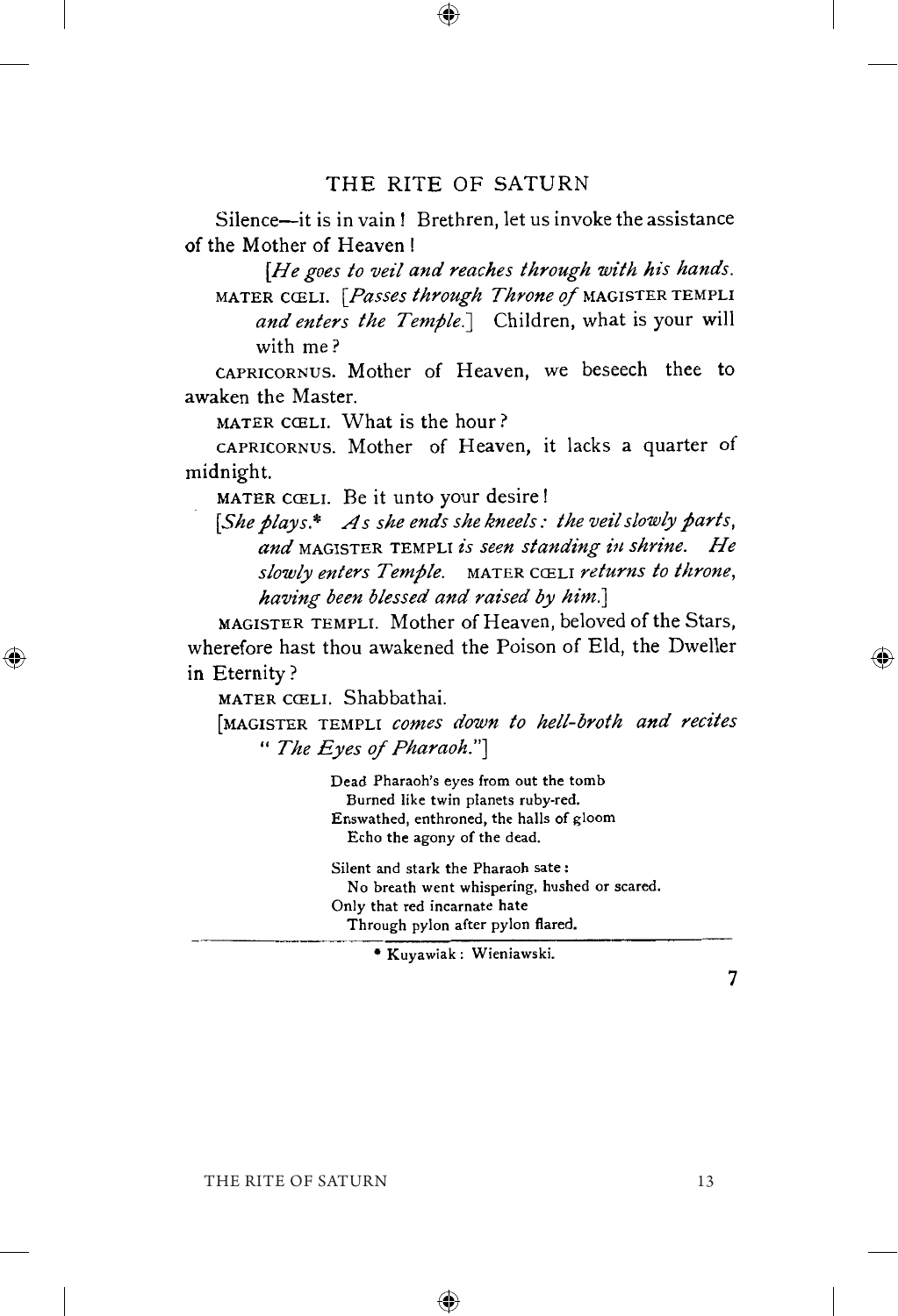#### THE RITES OF ELEUSIS

As in the blood of murdered things The affrighted augur shaking skries Earthquake and ruinous fate of kings, Famine and desperate destinies,

So in the eves of Pharaoh shone The hate and loathing that compel In death each damnèd minion Of Set, the accursed lord of Hell.

Yea! in those globes of fire there sate Some cruel knowledge closely curled Like serpents in those halls of hate, Palaces of the Underworld.

But in the hell-glow of those eyes The ashen skull of Pharaoh shone White as the moonrays that surprise The invoking Druse on Lebanon.

Moreover pylon shouldered round To pylon an unearthly tune, Like phantom priests that strike and sound Sinister sistrons at the moon.

And death's insufferable perfume Beat the black air with golden fans As Turkis rip a Nubian's womb With damascenéd yataghans.

Also the taste of dust long dead Of ancient queens corrupt and fair Struck through the temple, subtly sped By demons dominant of the air.

Last, on the flesh there came a touch Like sucking mouths and stroking hands That laid their foul alluring smutch Even to the blood's mad sarabands.

8